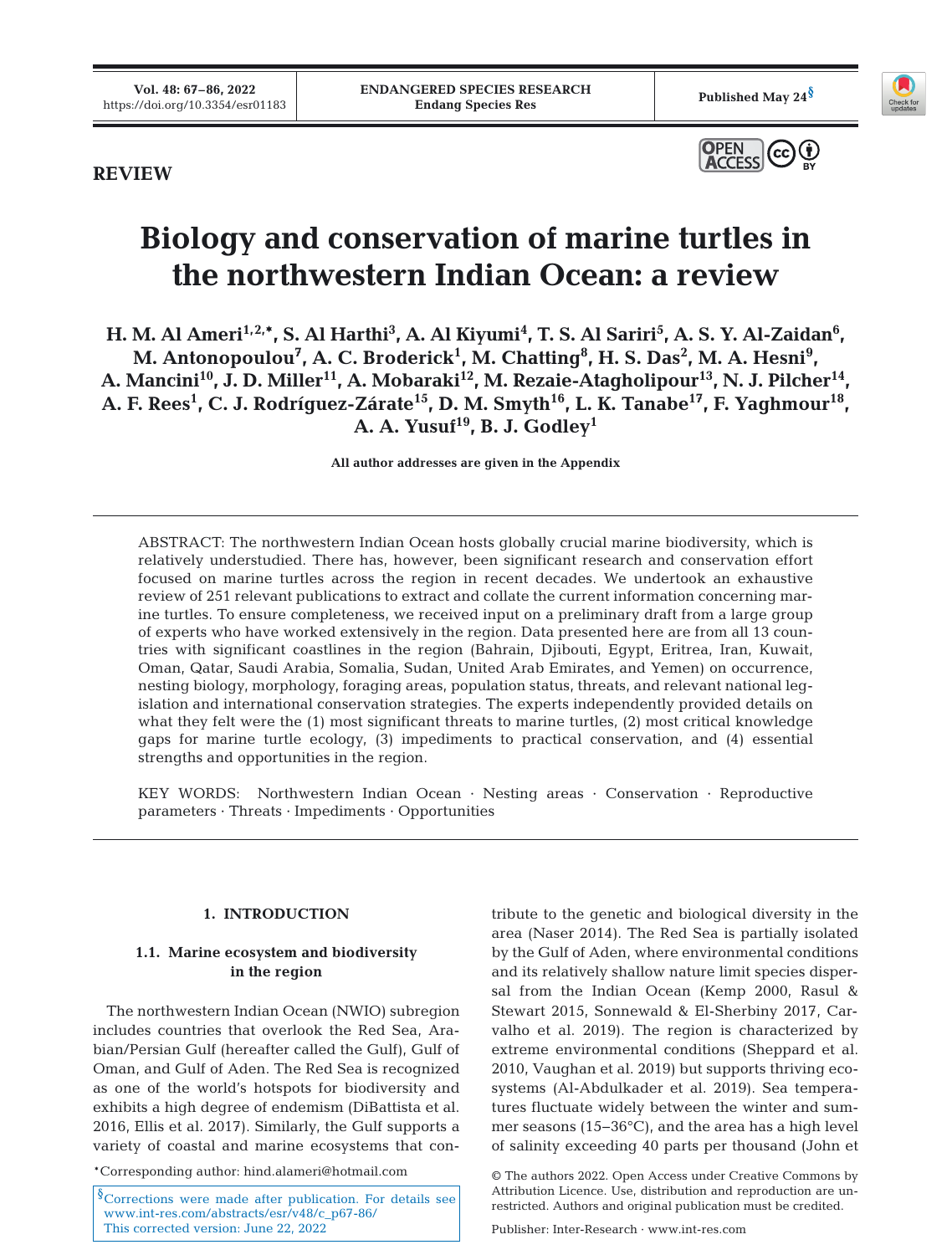al. 1990, Smith et al. 2007, Riegl & Purkis 2012, Naser 2014). Despite its importance for biodiversity (Naser 2014), the region is considered to be relatively understudied (Ellis et al. 2017).

#### **1.2. Marine turtles in the region**

Five of the 7 species of marine turtles can be found in the region: green turtle *Chelonia mydas*, hawksbill turtle *Eretmochelys imbricata*, loggerhead turtle *Caretta caretta*, olive ridley turtle *Lepidochelys olivacea*, and leatherback turtle *Dermochelys coriacea* (Ross & Barwani 1982, Frazier & Salas 1984, Mancini et al. 2015). Besides being considered flagship species for modern marine conservation, marine turtles have substantial cultural importance in many regions (Eckert & Hemphill 2005). The oldest examples of cultural portrayal and celebration of marine turtles are from the Middle East and the Arabian Peninsula, with cultural artifacts dating back several millennia (Frazier 2005).

To help address the various research and management challenges concerning marine turtles, Wallace et al. (2010) collated all available studies and generated separate georeferenced GIS layers for nesting sites, genetic stocks, and core distributions of population subgroups of all species. This resulted in the development of 58 regional management units (RMUs) globally. Of relevance to the current review, an Indian Ocean northwest RMU has been specified for green, hawksbill, and loggerhead turtles, whereas an Indian Ocean west RMU has been defined for olive ridley turtles (Fig. S1 in the Supplement at [www.int](https://www.int-res.com/articles/suppl/n048p067_supp.xlsx)[res.com/articles/suppl/n048p067\\_supp.xlsx\)](https://www.int-res.com/articles/suppl/n048p067_supp.xlsx). An RMU for leatherbacks in the region was not identified.

#### **1.3. Need for regional reviews**

Evidence-based conservation involves collecting and analyzing data regarding conservation activities in the past and applying this knowledge in future decision making (Peričić & Tanveer 2019). Evidence can be collated from research published in peer-reviewed journal articles or grey literature, such as management plans and practices, and from expert opinion. Systematic reviews have emerged as a helpful technique in this domain. A systematic review allows for the focus on a specific research question and identifies and evaluates the relevant research evidence to produce conclusions that can be used to inform conservation decisions (Gopalakrishnan & Ganeshkumar 2013).

The first step towards this approach to conservation is to comprehensively review available data and highlight knowledge gaps using expert opinion. Examples using a similar approach for understanding marine turtle ecology and conservation aspects include a review of global satellite tracking in marine turtles (Jeffers & Godley 2016) that evaluated the conservation benefits gained. Rees et al. (2016) revisited an international review (Hamann et al. 2010) that included a refined list of key research questions and further investigated how research focuses on these questions. Another study asked experts to identify knowledge gaps and the main research barriers regarding the study of immature marine turtles (Wildermann et al. 2018). At the same time, other reviews have investigated specific threats, for example, climate change (Fuentes & Cinner 2010) and seismic surveys (Nelms et al. 2016).

## **1.4. Aim of study**

Given the broad spatiotemporal distribution of marine turtles, research must take a regional or ocean-wide approach to better understand the status, ecology and threats, and to empower the development of effective conservation strategies. For example, a regional review was conducted on the 2 breeding species of turtles in the Mediterranean and found that significant knowledge gaps still existed despite a wealth of information (Casale et al. 2018). Here, we set out to use a similar approach to better understand marine turtle populations in the Arabian region. We aimed to summarize the current knowledge and overall understanding of the ecology and conservation status of marine turtle species in the region as well as to understand the threats and key knowledge gaps and elucidate impediments to and opportunities for effective conservation. We did this through a review of the literature and elicitation of expert opinion to produce a comprehensive synthesis that can be used and built upon across the region.

# **2. METHODS**

#### **2.1. Study area**

The current review involves the assessment of 13 countries, most of which are considered to be part of the NWIO subregion, and which we will refer to as 'the region' throughout this review (Fig. 1). Jordan,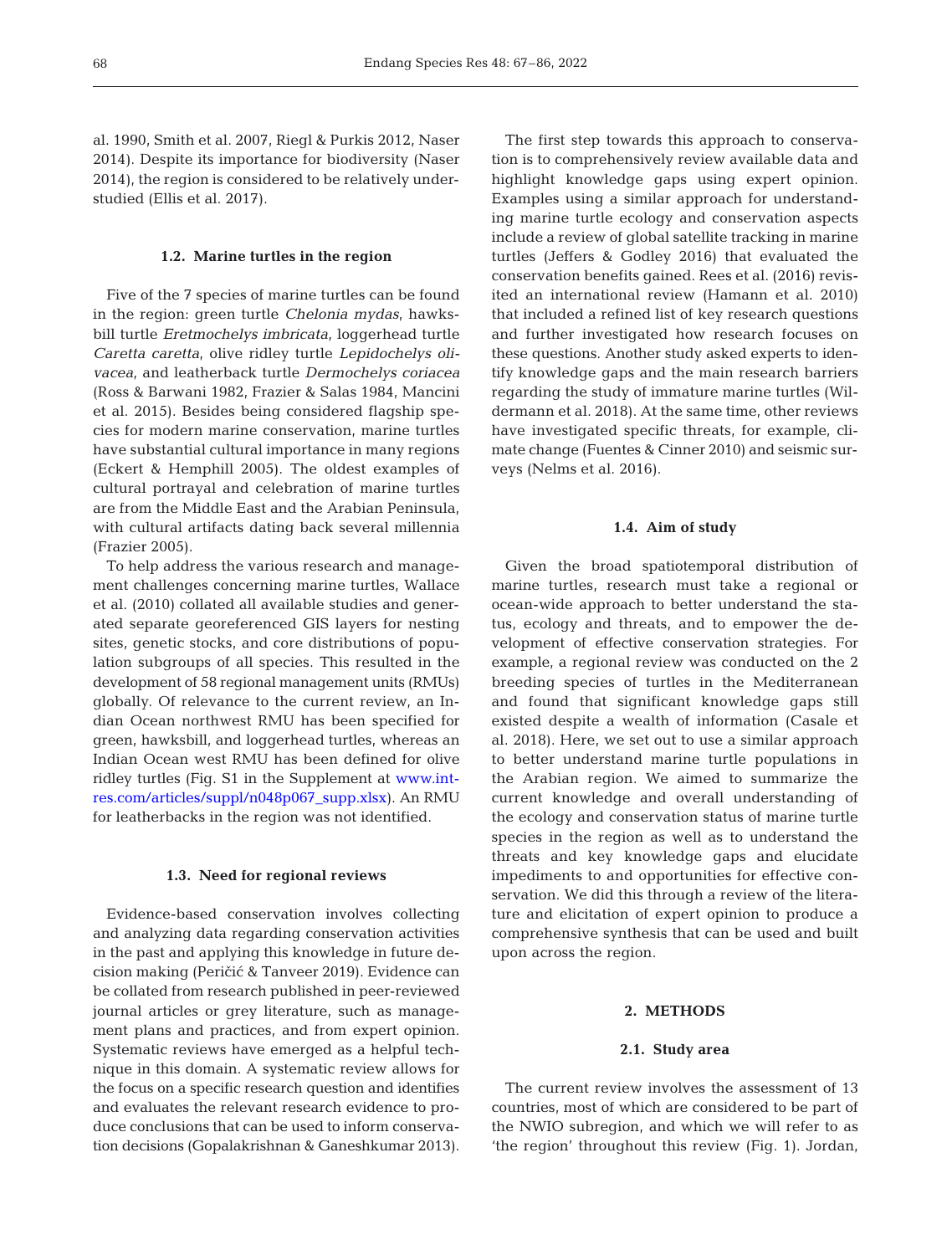

Fig. 1. Countries included in the current review (dark grey): BH: Bahrain; DJ: Djibouti; EG: Egypt; ER: Eritrea; IR: Iran; KW: Kuwait; OM: Oman; QA: Qatar; SA: Saudi Arabia; SO: Somalia; SL: Somaliland; SD: Sudan; AE: United Arab Emirates; YE: Yemen. The Gulf here represents the Arabian/Persian Gulf

Iraq, and Palestine/Israel all possess coastal areas in the region, but these are very limited in extent  $(27, 12)$ 58, and 12 km, respectively). Moreover, the Marine Turtle Specialist Group (MTSG) 2020 annual re gional report for sea turtles in the Middle East and South Asia region (Phillott & Rees 2020) indicated that no nesting of any marine turtle species had been re corded on these short coastlines; thus, these countries are not included in this review. Somalia and Somaliland are not considered part of the subregion, but we have considered them as part of this review. Furthermore, although the Republic of Somaliland, a self-declared state, is internationally considered to be an autonomous region of the Federal Republic of Somalia, it has not been considered separately from Somalia in this review because of the lack of separate legislation as well as a lack of published research related to marine turtles.

#### **2.2. Literature review**

An initial literature search was conducted in Web of Science (WoS), SCOPUS, and Google Scholar. The key words used were the same for all 3 search engines:

1. (Marine turtle OR Sea turtle) AND (Bahrain OR Djibouti OR Egypt OR Eritrea OR Iran OR Kuwait OR Oman OR Qatar OR Saudi Arabia OR Somalia OR Somaliland OR Sudan OR United Arab Emirates OR Yemen).

2. (Marine turtle OR Sea turtle) AND (Red Sea OR Persian Gulf OR Arabian Gulf OR Western Indian Ocean) AND (Bahrain OR Djibouti OR Egypt OR Eritrea OR Iran OR Kuwait OR Oman OR Qatar OR Saudi Arabia OR Somalia OR Somaliland OR Sudan OR United Arab Emirates OR Yemen).

We first ran the 2 sets of key words through WoS. The results were filtered for irrelevant material, and a final list from WoS was created. The same set of key words were run through SCO-PUS, filtered, and consolidated, creating a final SCOPUS list. This was then compared with the final list from WoS, and any repeated results found on SCOPUS were removed. Google Scholar was the last web search, in which the filtered and the consolidated lists were compared, with repeated entries again discarded. Further details on how references were

extracted from each source are reflected in Fig. S2. Additional searches were conducted through other search engines (ScienceDirect, ResearchGate, and BioOne) as well as the Marine Turtle Newsletter (MTN), Indian Ocean Turtle Newsletter (IOTN), and African Sea Turtle Newsletter (ASTN).

Materials were examined systematically, and data were collated regarding (1) species presence/absence; (2) nesting data; (3) biometrics of eggs, hatchlings, and adults; (4) reproductive parameters; (5) foraging and migration; (6) threats and conservation status; (7) knowledge and capacity gaps; and (8) laws, international treaties, and conventions. The literature review was last updated in November 2020. Any references discovered after this date were integrated into the narrative but not the bibliometric analyses.

#### **2.3. Invitation of regional experts**

Once data were collated and summarized (by H.M.A., B.J.G., A.F.R.), invitations for input were sent to regional experts and subject matter experts who either have worked in the study area or have a good knowledge of the region. The invitation was sent to 26 experts, and an agreement to participate and provide input was received from 18 (69%). The review received input from experts with experience of marine turtles in 9 of the 13 countries (no expert input was received regarding Bahrain, Djibouti,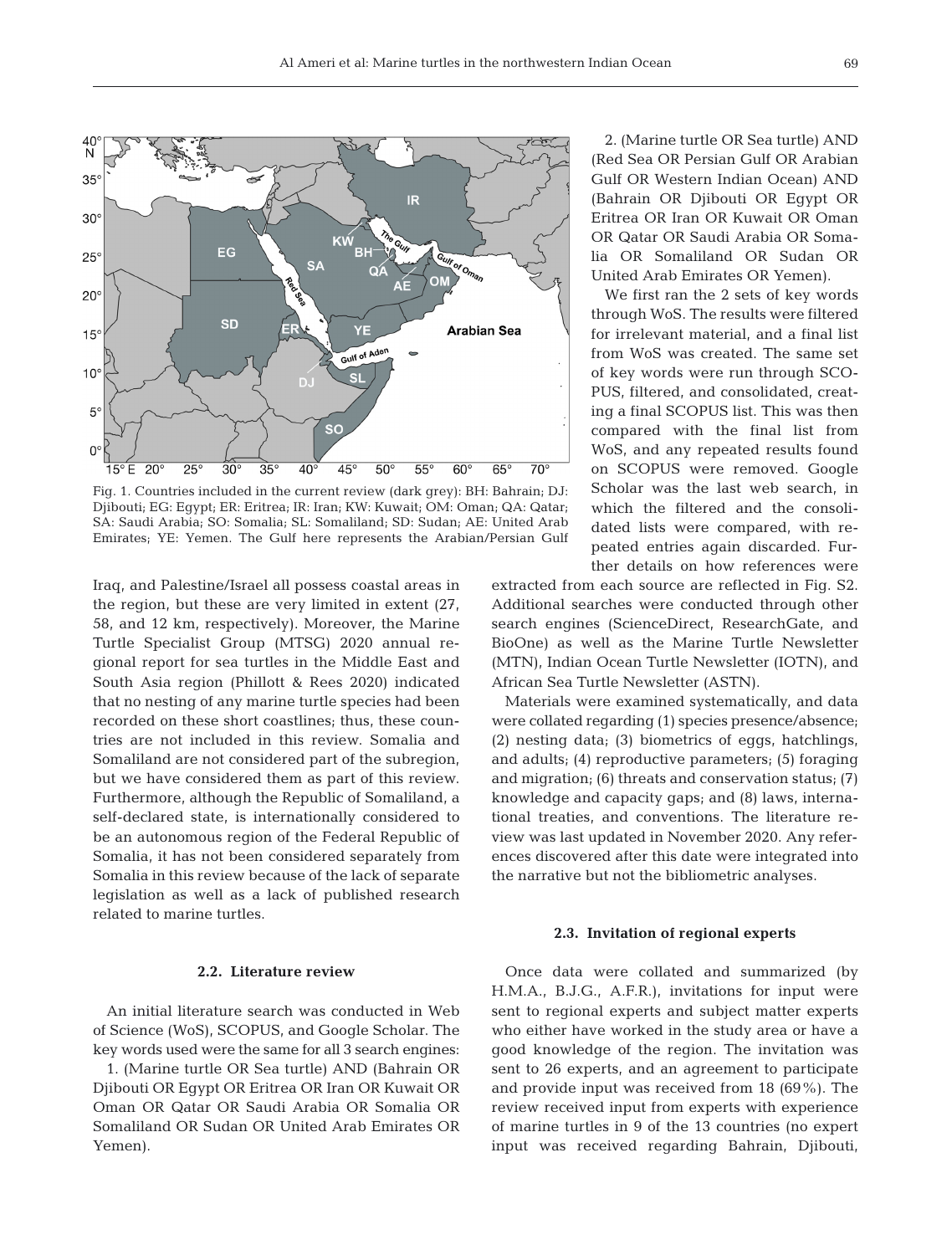Eritrea, and Sudan). Experts were independently asked to check and add to data consolidated thus far and to independently provide details on what they considered, for the region, were the 5 (1) most significant threats to marine turtles, (2) most important knowledge gaps in marine turtle ecology, (3) most significant impediments to practical conservation, and (4) most important strengths and opportunities in the region that may facilitate effective conservation. Engaged experts were also invited to be co-authors of the manuscript and comment and contribute to final drafts. All agreed.

# **3. RESULTS**

#### **3.1. Summary of publications**

Until our cutoff date (November 2020), we had collated 262 relevant publications. Since the mid-1990s, the number of publications and reports concerning marine turtles in the region has dramatically increased (Fig. 2a), perhaps leveling off in more recent years. The search from WoS resulted in 103 relevant publications, SCOPUS yielded 54 relevant publications (of which 7 were previously undetected and were thus added to the list), and the search on Google Scholar yielded 66 relevant publications (of which 36 were previously undetected). Searching ScienceDirect, ResearchGate, BioOne, MTN, IOTN, and ASTN resulted in an additional 75 relevant articles. An additional 41 articles were added during expert elicitation, 11 in Farsi, only 8 of which had an English abstract. No copies could be obtained of another 8; thus, the number of publications included in the review totalled 251 (Table S1a). When looking at the number of publications per country, marine turtles in Oman were the most represented, followed by Iran and the United Arab Emirates (UAE) (Fig. 2b), with turtles in Djibouti featured the least. The complete list of publications per country is presented in Table S1b. An additional manuscript was made available in December 2020, which we include in this review. This regional report under the IUCN's Species Survival Commission MTSG (Phillott & Rees 2020) summarizes data for every country in the region (11 of the 13 from this study).

#### **3.2. Species presence**

The presence of nesting and/or foraging turtles across the region is summarized in Table 1 and in Table S2.

The hawksbill turtle is the most widely distributed in the region, recorded nesting in 12 of the 13 countries (absent in Bahrain). This species is confirmed to forage in the waters of all the countries of this study (Table S2) (Ross & Barwani 1982, Hillman & Gebremariam 1996, Hanafy 2012, Mobaraki 2004a, Al-Mohanna et al. 2014, Mancini et al. 2015).

Green turtles nest in 11 countries in the region, excluding Bahrain and Qatar (Pilcher 1999, 2000, Al Kiyumi et al. 2002, Mobaraki 2004c, Al-Ghais 2009, Chatting et al. 2018, Mobaraki et al. 2019) and forage in the waters of all 13 countries (Table S2). Loggerheads nest in Oman and Yemen, with occasional nesting in Somalia and Sudan. This species forages in most countries and is occasionally sighted in Bahrain, Djibouti, Egypt, Qatar, Somalia, Sudan, and the UAE (Table S2). Olive ridleys nest annually in Oman, with infrequent nesting in 3 other countries (Eritrea, Iran, and the UAE), and are recorded as regularly foraging in the waters of 5 countries (Eritrea, Iran, Oman, Saudi Arabia, and Somalia; Table S2). Leatherbacks are the least observed in the study region, with no nesting locations, but the species is recorded as foraging in 4 countries (Eritrea, Kuwait, Oman, and Somalia) and is reported to occur occasionally in the remaining countries except Qatar (Table S2).

Oman is the most species-rich location for marine turtle nesting (Ross & Barwani 1982, Al Kiyumi et al. 2002, Alkindi et al. 2003, Baldwin et al. 2003). In contrast, Bahrain has no nesting reported, despite substantial efforts to detect nesting turtles (Miller & Abdulqader 2009, Abdulqader 2010, Naser 2016).

#### **3.3. Nesting seasons**

The nesting season of each turtle species varies geographically (Table S3). Green turtles mostly nest between May and September, generally peaking in July and August, depending on location (Hillman & Gebremariam 1996, PERSGA/GEF 2003). A few exceptions have been reported in Djibouti, where green turtles have been found to nest early in the year from January to April, peaking between February and March. Ras Al Hadd, Oman, has almost yearround green turtle nesting, with peak nesting in September and October and significant nesting in November and December (Ross & Barwani 1982). Another exception can be seen in the Saudi Arabian Red Sea, where green turtles nest up to November (Shimada et al. 2021a). Hawksbill turtles nest earlier in the year than other species, mainly between March and July, peaking during the summer (May to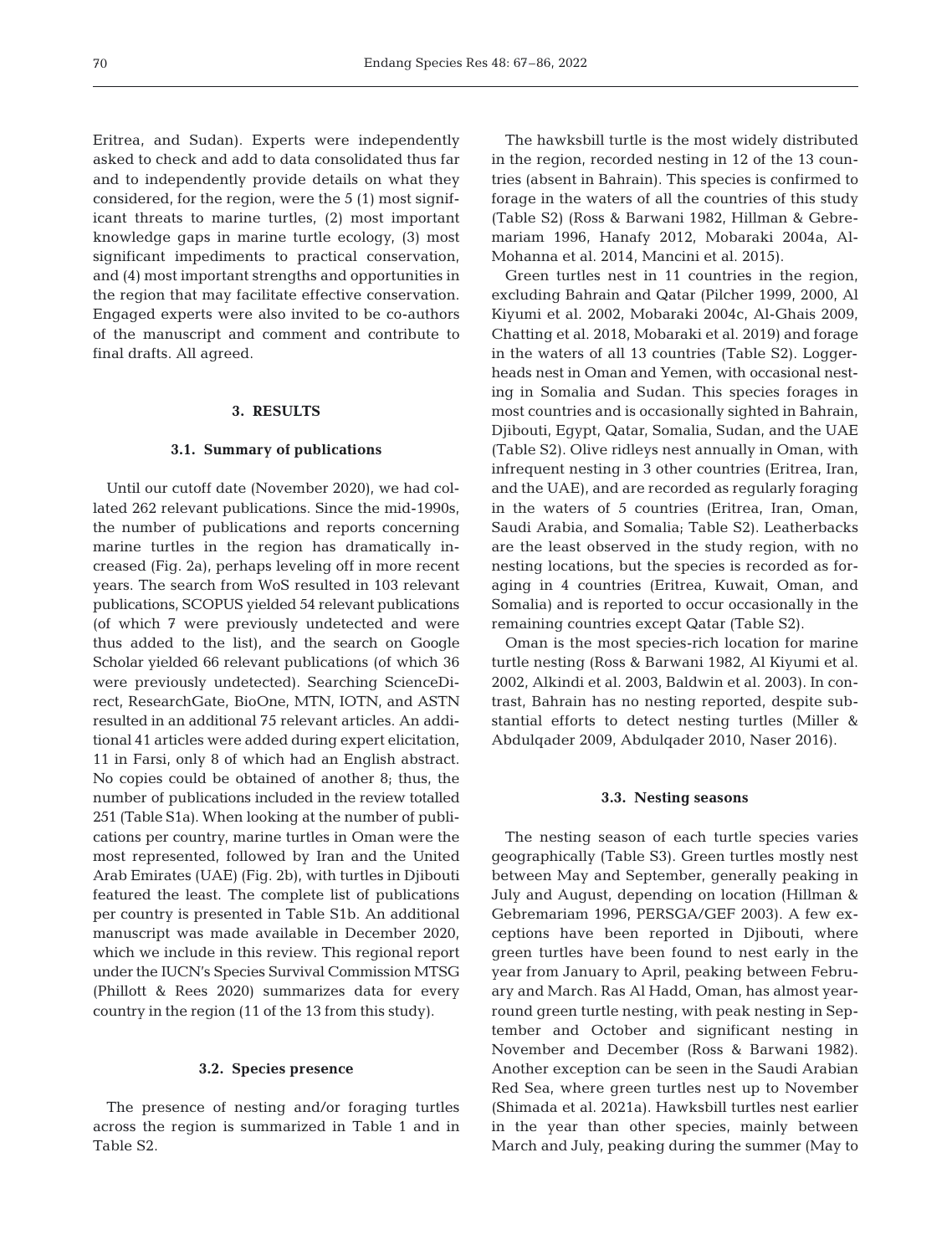

Fig. 2. Number of scientific publications on marine turtles from the study region. (a) Per year from the period 1968 to November 2020 indexed by the Web of Science  $(n = 103)$ , SCOPUS  $(n = 7)$ , Google Scholar  $(n = 36)$ , additional search  $(n = 75)$ , and input from co-authors (n = 40). A detailed list of publications by year can be found in Table S1a. (b) Per country (see Fig. 1 for country abbreviations). If a publication included multiple countries, it was included for each one. A detailed list of publications by country can be found in Table S1b. Note different scales on *y*-axes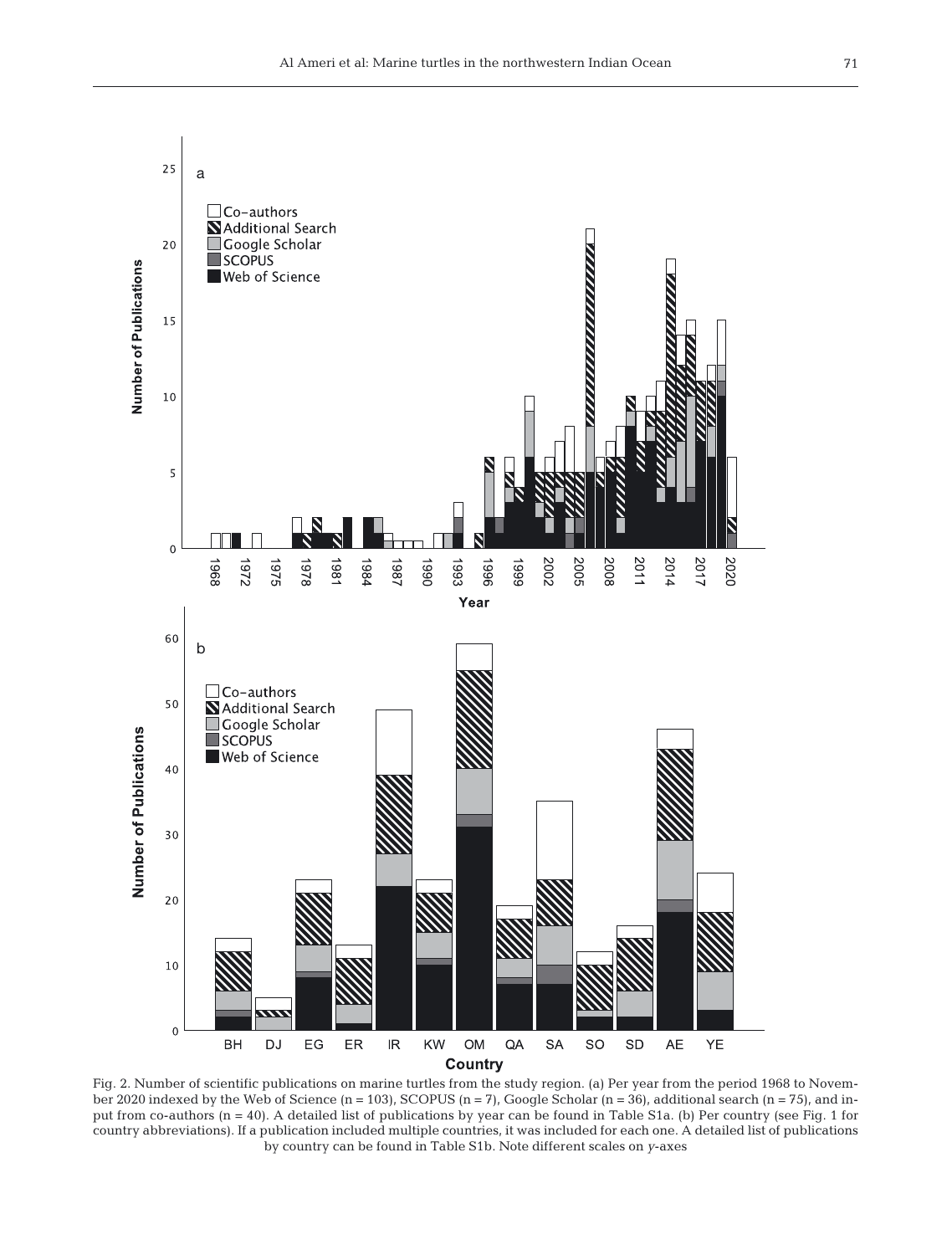| Country      | Species |        |             |        |             |        |             |           |             |        |
|--------------|---------|--------|-------------|--------|-------------|--------|-------------|-----------|-------------|--------|
|              |         |        |             |        |             |        |             |           |             |        |
|              | Nest    | Forage | <b>Nest</b> | Forage | <b>Nest</b> | Forage | <b>Nest</b> | Forage    | <b>Nest</b> | Forage |
| Bahrain      |         |        |             |        |             |        |             |           |             |        |
| Djibouti     |         |        |             |        |             |        |             | ND        |             |        |
| Egypt        |         |        |             |        |             |        |             |           |             |        |
| Eritrea      |         |        |             |        |             |        |             |           |             |        |
| Iran         |         |        |             |        |             |        |             |           |             |        |
| Kuwait       |         |        |             |        |             |        |             |           |             |        |
| Oman         |         |        |             |        |             |        |             |           |             |        |
| Qatar        |         |        |             |        |             |        |             | <b>ND</b> |             |        |
| Saudi Arabia |         |        |             |        |             |        |             |           |             |        |
| Somalia      |         |        |             |        |             |        | ND          |           |             |        |
| Sudan        |         |        |             |        |             |        |             |           |             |        |
| <b>UAE</b>   |         |        |             |        |             |        |             |           |             |        |
| Yemen        |         |        |             |        |             |        |             |           |             |        |

Table 1. Presence and absence of nesting and foraging marine turtle species from all countries in the study derived from the collated references. Cm: green turtle *Chelonia mydas*; Ei: hawksbill turtle *Eretmochelys imbricata*; Cc: loggerhead turtle *Caretta caretta*; Lo: olive ridley turtle *Lepidochelys olivacea*; Dc: leatherback turtle *Dermochelys coriacea*; ✓: present; ✗: absent; ND: no data; –: single/few/rare occasions; UAE: United Arab Emirates. Sources listed in Table S2

July) in the Gulf (Ross & Barwani 1982, Pilcher 1999, Mobaraki 2004a, 2004c, Al-Ghais 2009, Al-Mohanna et al. 2014, Chatting et al. 2018). In the Red Sea, hawksbill turtle nesting commences in October in Eritrea (Hillman & Gebremariam 1996) and February in Saudi Arabia (Al Merghani et al. 2000, Mendonca & Abi-Anoun 2009), mostly peaking in May and June (Shimada et al. 2021b). Loggerheads nest from April to September in Oman and Yemen, peaking in June and July in Oman (Ross & Barwani 1982). Olive ridley turtles nest in Oman from February to May, peaking in March and April (Ross & Barwani 1982).

#### **3.4. Estimated magnitude of nesting**

We collated the magnitude of nesting in terms of an estimate number of nesting females in a given year. The number of green turtles nesting annually was highest in Oman (20 000) (Indian Ocean and Southeast Asia [IOSEA] 2014), followed by Yemen (6000) (PERSGA 2006). Medium levels of nesting green turtles have been recorded on the Gulf side of Saudi Arabia (800) (Pilcher 2000, Pilcher & Al Merghani 2000) and the Red Sea coast (400) (Shimada et al. 2021b). Lower levels of nesting have been reported from Djibouti, Egypt, Somalia, and Sudan (40−250) (PERSGA/GEF 2003, PERSGA 2006, El-Sadek et al. 2016, Nasr 2015, Herghada Environmental Protection & Conservation Association [HEPCA] unpubl. data). There are also low levels of nesting individuals in Iran (<10) (Mobaraki 2004b, Mohammadizadeh & Soltanpour 2014, Sinaei et al. 2018) and Kuwait (2−3) (Rees et al. 2013a), and nesting levels have not been quantified in Eritrea. Isolated nesting was reported in the UAE (Al Suweidi et al. 2012) (Fig. 3a, Table S4). It is im portant to note that the numbers listed are the most recent estimates published for each study site; thus, care must be taken when comparing among sites.

Iran hosts the largest estimated number of nesting hawksbills (500−1000) (Mortimer & Donnelly 2008), followed by Egypt (611) (Hanafy 2012). Closely following Egypt is Oman, with 600 annual nesters reported (IOSEA 2014). Medium levels of nesting individuals occur in Qatar (90) (Tayab & Quiton 2003, Chatting et al. 2018), the Saudi Arabian Gulf coast (175−265) (Mortimer & Donnelly 2008), the Saudi Arabian Red Sea (100−200) (Mortimer & Donnelly 2008), Sudan (300−350) (Mortimer & Donnelly 2008), the UAE (278) (Al Ameri et al. 2020), and Yemen (500) (PERSGA 2006). Low levels of nesting are reported in Kuwait (<20) (Mortimer & Donnelly 2008) and Somalia (<50) (PERSGA 2006). While there are limited surveys on Mojedi Island, Eritrea, they suggest hundreds of hawksbill female turtles nest per year (Mebrahtu 2015). The annual number of nesters in Djibouti has not been quantified (Fig. 3b, Table S4).

Nesting by loggerhead turtles is only documented in Oman and Yemen, with the former including 10 223 to 11 500 annual nesters (Willson et al. 2020) (Table S4) and the latter 50 to 100 annual nesters documented on Jabal Aziz island (PERSGA 2006) (Table S4). Oman is estimated to have 150 to 400 olive ridley nesters annually (IOSEA 2014), with sporadic nesting in Eritrea, Iran, and the UAE (Mebrahtu 2013, Tollab et al. 2015, Yaghmour & Rodríguez-Zárate 2021) (Table S4).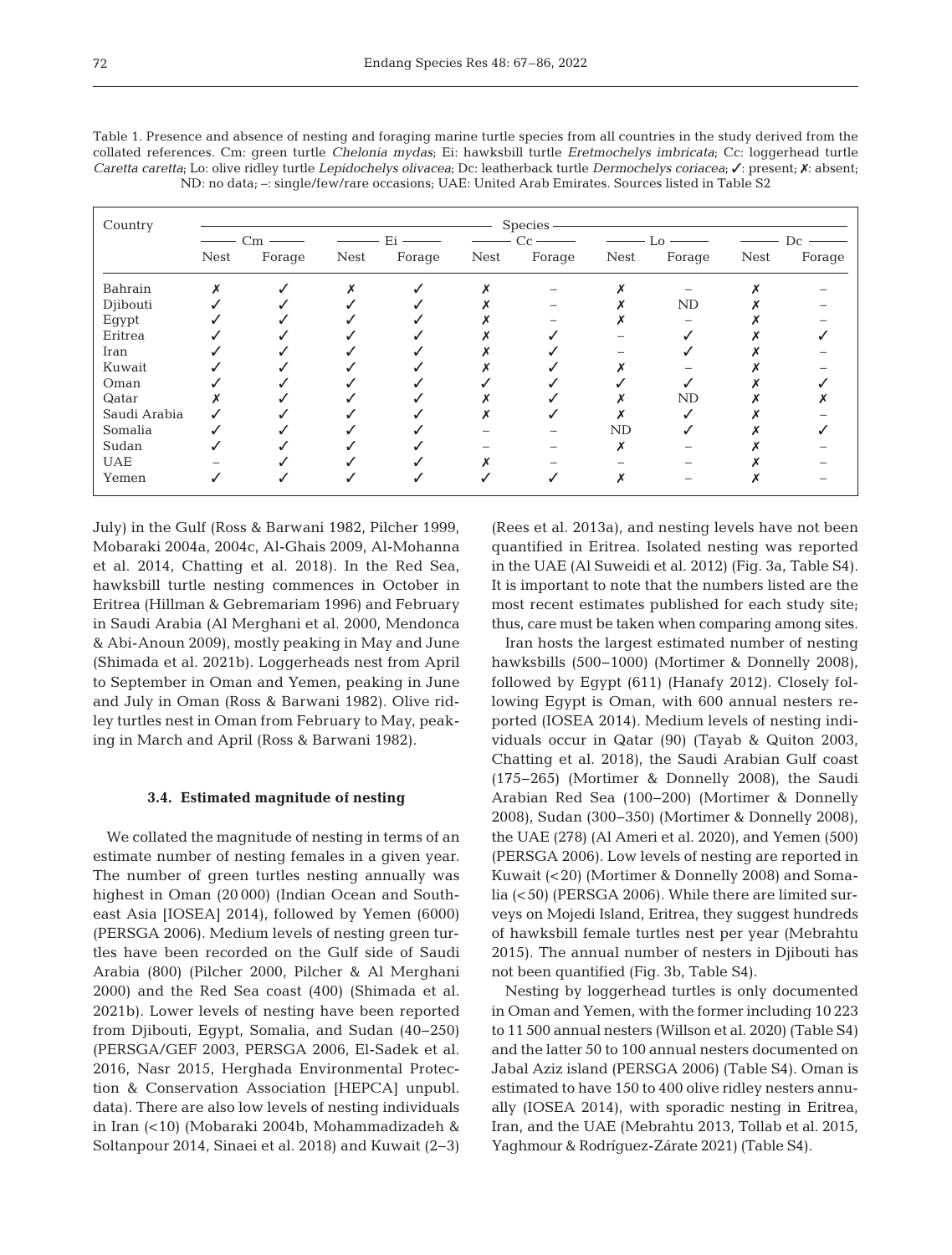

Fig. 3. Most recent estimated annual nesting populations from the study region for (a) *Chelonia mydas* and (b) *Eretmochelys imbricata*. *Caretta caretta* and *Lepidochelys olivacea* nesting is only in Oman and/or Yemen. There is no nesting of *Dermochelys coriacea*. Symbols are associated with the country, not the location within the country. Details of most recent estimated nesting populations are available in Table S4. See Fig. 1 for country abbreviations

#### **3.5. Spatial distribution patterns**

Understanding and managing nesting sites is complicated in the region. Although the region does have several large, high-density aggregations of nesting turtles at several locations (e.g. green turtles at Ras al Hadd, Oman, and Zabargad Island, Egypt), much of the nesting is widespread at low density.

For example, the Red Sea coast of Saudi Arabia has numerous islands along its 1760 km coast, many of which are used by small numbers of hawksbill turtles (Miller 2020). Similarly, the Suakin (Sudan) and Dahlak (Eritrea) archipelagos are comprised of numerous islands, many of which host low-density nesting by hawksbill turtles, the total of which means these areas may contain large yet unquantified nesting populations.

Furthermore, in the Gulf, low-density nesting by hawksbill turtles occurs at several locations along the Iranian coast. Although the highest-density nesting by hawksbill turtles in the northern Gulf is at Jana Island in Saudi Arabia, the sum of nesting along the Iranian coast equals or exceeds it.

#### **3.6. Biometrics and reproductive parameters**

A summary of the range of sizes recorded for nesting females of each species is presented in Table 2 (further details in Table S5a−l), together with descriptive statistics for reproductive parameters (Table S5m). The gaps highlight the relative paucity of studies reporting these basic parameters. Although the curved carapace length of most species falls in the range of world populations (Dodd 1988, Hirth 1997), the hawksbill turtles of the Gulf are notably among the smallest (Miller 1989, Pilcher et al. 2014b, Chatting et al. 2018). The cause(s) and consequence(s) of this size difference are unknown but are likely linked to nutrient limitations or the environmental conditions experienced in climate-challenged foraging habitats. The other reproductive parameters are less remarkable when compared to populations elsewhere.

#### **3.7. Migration**

Several studies on marine turtle migration have been conducted in our study region. These have included flipper tagging studies from Iran, Oman, Qatar, and Saudi Arabia (hawksbill, green, and loggerhead turtles) and 16 satellite tracking studies in 7 countries (Egypt, Iran, Kuwait, Oman, Qatar, Saudi Arabia, and the UAE). However, these studies have demonstrated connectivity with another 6 countries, underlining the need for a coordinated regional approach for conservation actions as is summarized in Table 3 and fully detailed in Table S6.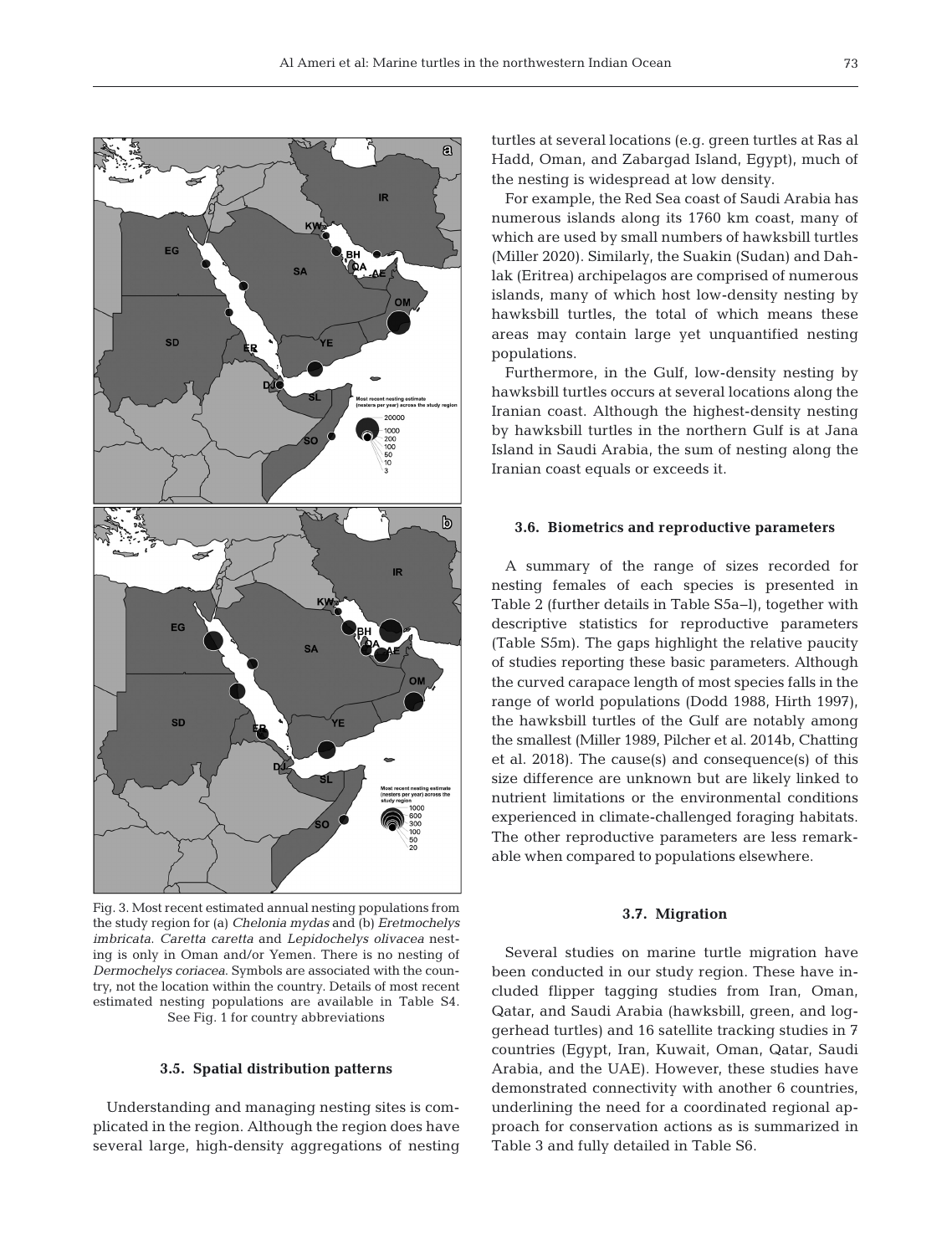Table 2. Ranges of means of reproductive morphometric parameters from all countries in this study. CCL: curved carapace length; CCW: curved carapace width; SCL: straight carapace length; SCW: straight carapace width; ND: no data. See species legend in Table 1. Further details and sources are listed in Table S5a−m

| Data                                                                                                                                                                                                                         | <b>Species</b>            |                             |                   |                          |  |  |  |
|------------------------------------------------------------------------------------------------------------------------------------------------------------------------------------------------------------------------------|---------------------------|-----------------------------|-------------------|--------------------------|--|--|--|
|                                                                                                                                                                                                                              | Cm                        | Ei                          | $C_{\rm C}$       | Lo                       |  |  |  |
| Adult                                                                                                                                                                                                                        |                           |                             |                   |                          |  |  |  |
| $CCL$ (cm)                                                                                                                                                                                                                   | $93.2 - 106.3^{\text{a}}$ | $63.54 - 81.8^a$ 98.9-101.0 |                   | 67.5-74.1                |  |  |  |
| $CCW$ (cm)                                                                                                                                                                                                                   | 63.3–99.0                 | $52.1 - 68.5$               | <b>ND</b>         | 73 <sup>b</sup>          |  |  |  |
| Weight (kg)                                                                                                                                                                                                                  | $104.9 - 160.0$           | $37.7 - 55.75$              | 118 <sup>b</sup>  | ND                       |  |  |  |
| Reproduction                                                                                                                                                                                                                 |                           |                             |                   |                          |  |  |  |
| Clutch size (eggs)                                                                                                                                                                                                           | $41.4 - 111.0$            | 58.6-129.5                  |                   | 97.0-107.0 105.0-118.0   |  |  |  |
| Clutch frequency                                                                                                                                                                                                             | $1.9 - 4.0$               | $1.4 - 2.2$                 | 5.4 <sup>b</sup>  | $1.0 - 3.0$ <sup>c</sup> |  |  |  |
| Incubation duration (d)                                                                                                                                                                                                      | 59.7-61.8                 | $49.4 - 61.1$               | $50.2 - 51.2$     | ND.                      |  |  |  |
| Hatching success $(\% )$                                                                                                                                                                                                     | 65.7-87.2                 | $36.6 - 96.0$               | $53.1 - 67.8$     | 0 <sup>d</sup>           |  |  |  |
| Egg                                                                                                                                                                                                                          |                           |                             |                   |                          |  |  |  |
| Eqq diameter (mm)                                                                                                                                                                                                            | $38.3 - 57.0$             | $35.4 - 40.0$               | $43.0^{b}$        | ND                       |  |  |  |
| Eqq weight $(q)$                                                                                                                                                                                                             | $32.4 - 52.9$             | $24.3 - 33.6$               | 44.0 <sup>b</sup> | <b>ND</b>                |  |  |  |
| Hatchling                                                                                                                                                                                                                    |                           |                             |                   |                          |  |  |  |
| $SCL$ (mm)                                                                                                                                                                                                                   | $43.4 - 48.7$             | $36.2 - 41.6$               | ND                | <b>ND</b>                |  |  |  |
| SCW (mm)                                                                                                                                                                                                                     | $35.1 - 37.9$             | $28.2 - 29.6$               | ND                | ND                       |  |  |  |
| Weight $(q)$                                                                                                                                                                                                                 | 21.98-28.2                | $11.0 - 15.1$               | ND                | ND                       |  |  |  |
| <sup>a</sup> Records from Djibouti were removed from this range, as reported adult<br>CCL was too low; <sup>b</sup> Only 1 record; <sup>c</sup> Range only listed without mean; <sup>d</sup> One<br>record was predated upon |                           |                             |                   |                          |  |  |  |

# **3.8. Threats**

The literature review highlighted 7 significant threats to marine turtles in the region (Fig. 4a, Table S7), and these were broadly concordant with those identified through expert elicitation (Fig. 4b).

**3.8.1. Coastal development.** This was documented as a threat in all the countries. It was either listed as a general form, or in some cases, publications were more specific, outlining, for example, beach reclamation (Papathanasopoulou 2009, Hanafy 2012), modification of the coastline for urban ex pansion (Al-Mohanna et al. 2014), and beach erosion (Rees & Baker 2006). The region (particularly in Qatar, Saudi Arabia, and the UAE) has undergone extensive coastal development in the past 30 yr, especially for land reclamation and mega infrastructure projects. Coastal developments contributed to the significant disturbance and/or loss of nesting and for-

Table 3. Summary of migration studies conducted in the region. N: number of turtles; UAE: United Arab Emirates; ND: no data. See species legend in Table 1. Further tagging studies can be found in Table S6

| Species        | Origin                            | N                              | Type                                           | <b>Status</b>                                                               | End location                                                                                                                | Source                                                                                       |
|----------------|-----------------------------------|--------------------------------|------------------------------------------------|-----------------------------------------------------------------------------|-----------------------------------------------------------------------------------------------------------------------------|----------------------------------------------------------------------------------------------|
| Cm             | Kuwait<br>Kuwait<br>Oman<br>Oman  | 2<br>4<br>$\overline{2}$<br>ND | Satellite<br>Satellite<br>Satellite<br>Flipper | Post-nesting females<br>Rehabilitated females<br>Post-nesting females<br>ND | Saudi Arabia<br>Kuwait and UAE<br>Saudi Arabia and Eritrea<br>Eritrea, Iran, Pakistan, Qatar,                               | Rees et al. (2013a)<br>Rees et al. (2018)<br>Rees et al. $(2012a)$<br>Al Saady et al. (2005) |
|                | <b>UAE</b>                        | 8                              | tag<br>Satellite                               | Rehabilitated; 3 adult<br>females and 5 subadults<br>(unknown sex)          | Saudi Arabia, Somalia, UAE,<br>Yemen, and Maldives<br>UAE, Pakistan, and<br>Andaman Sea                                     | Robinson et al. (2017)                                                                       |
|                | <b>UAE</b><br>Oman<br>Egypt       | 45<br>8<br>$\overline{4}$      | Satellite<br>Satellite<br>Satellite            | Foraging<br>Post-nesting females<br>Post-nesting females                    | Oman and UAE<br>UAE, India, Oman, and Eritrea<br>Remained in the Red Sea<br>(Djibouti, Egypt, Eritrea,<br>and Saudi Arabia) | Pilcher et al. (2021)<br>Pilcher et al. (2021)<br>Attum et al. $(2014)$                      |
| Ei             | Kuwait<br>Iran, Qatar,<br>and UAE | 4<br>90                        | Satellite<br>Satellite                         | Post-nesting females<br>Post-nesting females                                | Kuwait and Saudi Arabia<br>Qatar, UAE, Bahrain, Kuwait,<br>and Saudi Arabia                                                 | Rees et al. (2019)<br>Pilcher et al. (2014a,b)                                               |
| C <sub>C</sub> | Oman                              | 10                             | Satellite and<br>flipper tag                   | Post-nesting females                                                        | Oman, Eritrea, Iran Pakistan,<br>Qatar, Saudi Arabia, Somalia,<br>UAE, and Yemen                                            | Rees et al. (2010),<br>Al Saady et al. (2005)                                                |
|                | Reunion<br>Island                 | 18                             | Satellite                                      | Juveniles<br>(sex not defined)                                              | Oman, Somalia, and Yemen                                                                                                    | Dalleau et al. (2014)                                                                        |
| Lo             | Oman                              | 9                              | Satellite                                      | Post-nesting females                                                        | Oman, Gulf, and Pakistan                                                                                                    | Rees et al. (2012b)                                                                          |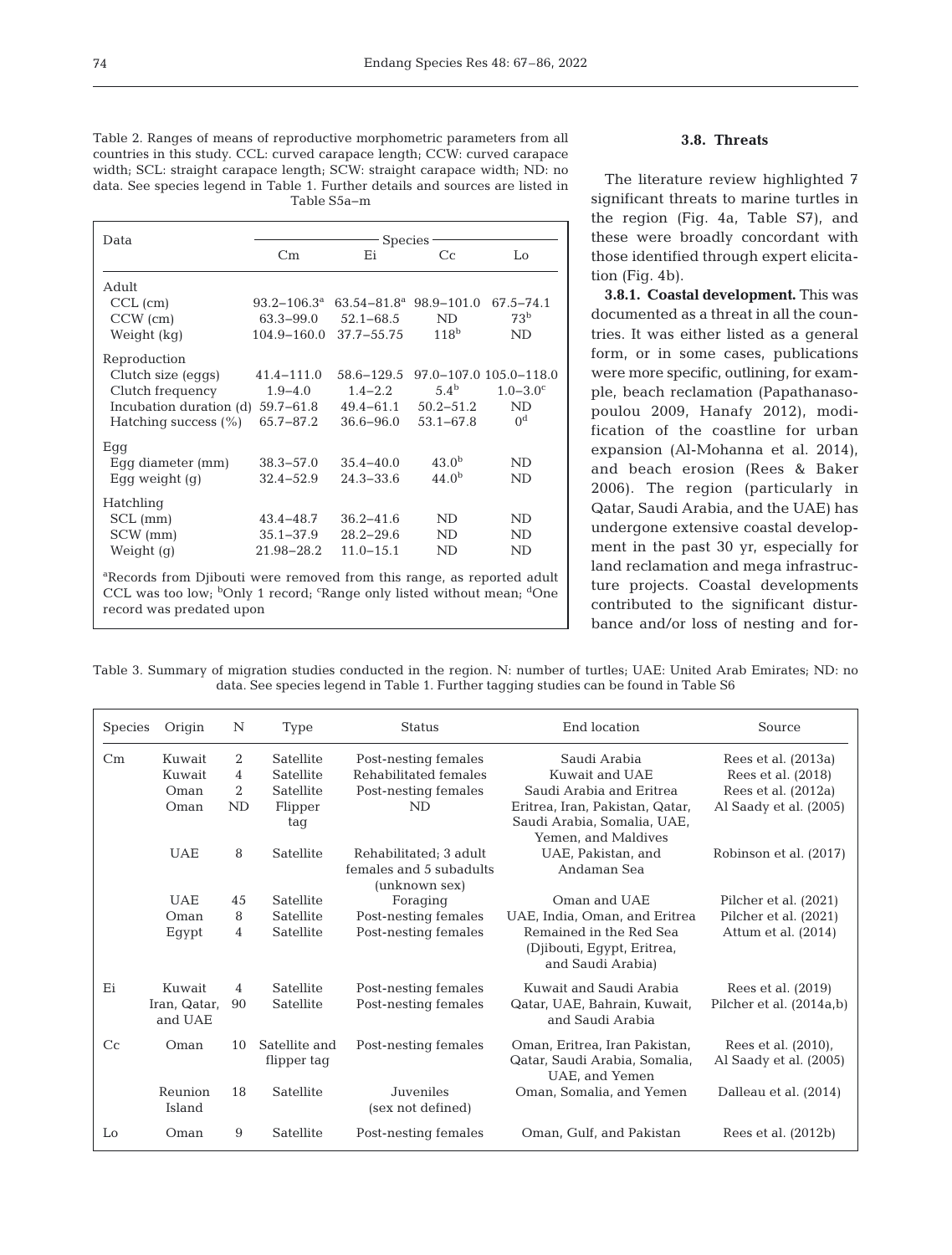

Fig. 4. Threats reported (a) from collated studies and (b) through expert elicitation. Bycatch has been included in unsustainable fishing in Fig. 5b. Detailed information on threats from collated studies is available in Table S7

aging marine turtles, as this has been documented for all countries, with the exception of Qatar, Somalia, and Yemen. The development of the region's coast has also led to erosion and sand extraction, which is evident in Bahrain, Djibouti, Egypt, Oman, Qatar, Saudi Arabia, Somalia, Sudan, and Yemen (Table S7).

**3.8.2. Bycatch.** This was listed as a threat in all the countries in the region. This includes illegal, unreported, and unregulated fishing (Gladstone et al. 2003, Teclemariam et al. 2009). Both commercial (Fig. 4a) (Abdulqader & Miller 2012, Mebrahtu 2013, Rees et al. 2013a, M. Rezaie-Atagholipour pers. comm.) and artisanal (Van de Elst 2006, Rees et al. 2012a, Ghassemi-Khademi 2014, Abdulqader et al. 2017) fishing operations are present in the region, and these are generally net-based fisheries (Table S7).

**3.8.3. Pollution.** Pollution of key concern includes light and oil pollution, lost and abandoned fishing gear, and marine debris that includes microplastics. Light pollution is considered significant across the region (Pilcher & Al-Merghani 2000, Pilcher 2005, Hanafy 2012, Ghassemi-Khademi 2014) but has not been listed explicitly from Eritrea and Yemen. Moreover, oil pollution has been recorded in Djibouti, Egypt, Eritrea, Iran, Kuwait, and Saudi Arabia (Al-Mohanna & Meakins 2000, Teclemariam et al. 2009, Ghassemi-Khademi 2014). Publications detail marine debris, where plastic is the most common form, either floating in the water or washed up onshore, occurring in Djibouti, Egypt, Iran, Kuwait, Oman, Qatar, Saudi Arabia, and the UAE (Pilcher 2005, Rees & Baker 2006, Rees et al. 2013a,b, Yaghmour et al. 2018a, Mancini et al. 2019, Al Ameri et al. 2020, Miller 2020, Phillott et al. 2020) (Fig. 4a, Table S7). More specifically, recent publications have found marine debris inside the digestive tracts of marine turtles in Oman (Ferreira et al. 2006) and the UAE (Yaghmour et al. 2018a,b) and mortalities due to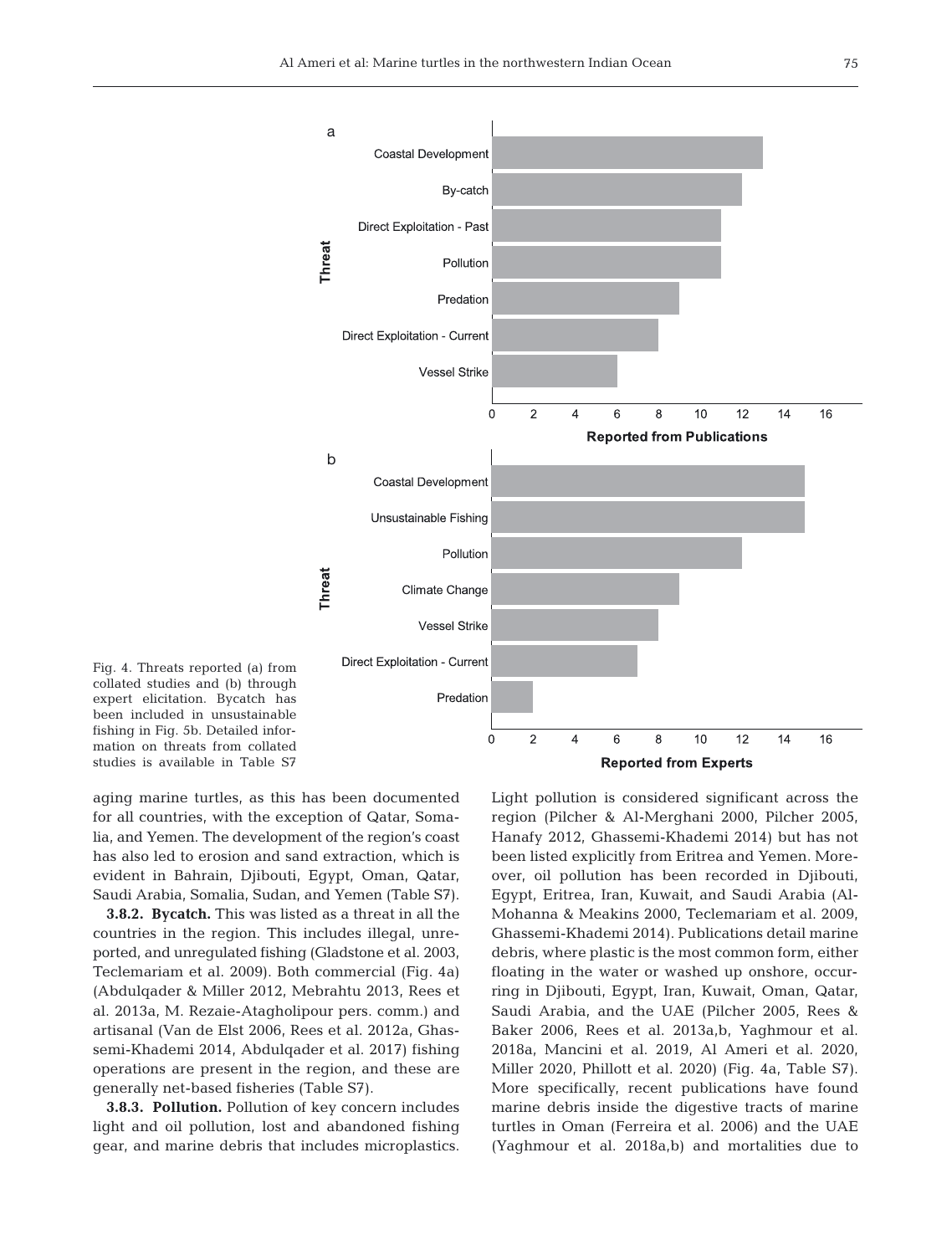debris entanglement (EAD 2016, Yaghmour et al. 2018b, Yaghmour 2020). Furthermore, oil pollution in the UAE has been examined and detected to be related to marine turtle mortalities (Yaghmour 2019). Exposure to oil spills has also been reported based on polycyclic aromatic hydrocarbon levels in marine turtles in Iran (Sinaei & Zare 2019) and the UAE (Yaghmour et al. 2020). There has also been a reporting of alarming levels of harmful pesticides, including DDTs, in green turtles (Yaghmour et al. 2020).

**3.8.4. Direct exploitation.** In the past, typically be fore the 1980s, direct exploitation was marked across the region, as it occurred in all countries except Kuwait (Hirth & Abdel Latif 1980, Aspinall 1995, Baldwin 1995, Firouz 2005, Hassan 2014) and was mainly in the form of direct take of adult marine turtles and their eggs (Fig. 4a).

Current direct exploitation of turtle eggs, meat, and carapace was reported in Bahrain, Djibouti, Egypt, Eritrea, Iran, Oman, Qatar, Saudi Arabia, Somalia Sudan, and Yemen (Pilcher & Al-Merghani 2000, Gladstone et al. 2003, PERSGA 2006, Pilcher & Saad 2006, Rees & Baker 2006, Van de Elst 2006, Ficetola 2008, Mebrahtu 2013, Saeed 2015, Awadh et al. 2017, Al Ameri et al. 2020), although there is a downward trend across the region (Table S7).

**3.8.5. Vessel strikes.** Vessel strikes and disturbance that can result from increased maritime traffic are also a consequence of coastal development. This often leads to mortality, which was also reported as a common occurrence by experts in tourist areas and along shipping routes (Wilson et al. 2003, Pilcher & Saad 2006, Mendonca & Abi-Anoun 2009, Rees et al. 2012b, Ghassemi-Khademi 2014, EAD 2016) (Fig. 4b, Table S7).

**3.8.6. Predation.** Predation, particularly on land, is another noted threat reported in publications and by experts. This is principally in the form of predation of eggs and hatchlings (Mobaraki 2004a, Pilcher 2005, Rees & Baker 2006, Ficetola 2008, Mendonca et al. 2010, Hebbelmann et al. 2016) (Table S7).

**3.8.7. Climate change.** Climate change effects are considered, by experts, to be a primary threat for marine turtles in the region, although this was not well reflected in regional publications. This includes the increasing occurrence of storms, associated flooding, erosion leading to loss of habitat, and increased overall temperature affecting sex ratio and/or reduced hatching success (Patrício et al. 2021). Although not considered one of the top 3 threats, experts perceived that this would change in the future, mandating an increase in understanding the impacts of climate changerelated threats (Fig. 4b). A recent publication attempted to forecast the primary sex ratio in hatchlings until the end of the 21<sup>st</sup> century in Qatar. The study found a significant increase in female biases by 2100. Hindcasting of sex ratios (1993−2018) gave approximately 73% female hatchling production and increasing to >95% from 2075 to 2100 (Chatting et al. 2021). Tanabe et al. (2020) calculated the expected sex ratio of both green and hawksbill turtles in the Red Sea and showed that sites could already be exceeding thermal maximums and may be vulnerable to rising temperatures. On the contrary, findings from Pilcher at al. (2015) do not indicate any feminization of populations with warming climates and warming sea temperatures. It has been suggested that while it is important to assimilate climate change variables into conservation models and predictions, research suggests that animals are able to physiologically adapt to climate change. Marine turtles may possess the ability to adapt to climate change; however, they might not be in a position to adapt to the current rate of climate change.

# **3.9. Knowledge gaps**

The subtopics below summarize input received from expert elicitation as to the main knowledge gaps identified (Fig. 5a).

**3.9.1. In-water ecology.** This included research on the identification of critical habitats and foraging population structure. More specifically, detailed information on crucial demographic parameters de rived from long-term and high-quality monitoring programs (such as abundance, local population size, mortality, and survival rates) is needed. Although some countries have conducted research to identify connectivity between nesting and feeding areas, further research is required to identify metapopulation dynamics to underpin regional conservation frameworks (Fig. 5a).

**3.9.2. Threat assessment.** It was felt that knowledge in this regard was underdeveloped. Specifically, the impact of fishing practices that result in bycatch and entanglement was lacking. There is also minimal knowledge on the magnitude of illegal take, pollution, predation, and threats on the high seas (Fig. 5a).

**3.9.3. Nesting evaluation.** Experts highlighted the lack of consistent monitoring and scattered data on abundance. This includes the location and assessment of all key nesting sites and knowledge of vital demographic features, such as annual clutch frequency and remigration intervals, that would greatly empower rigorous assessment of nesting population sizes and trends (Fig. 5a).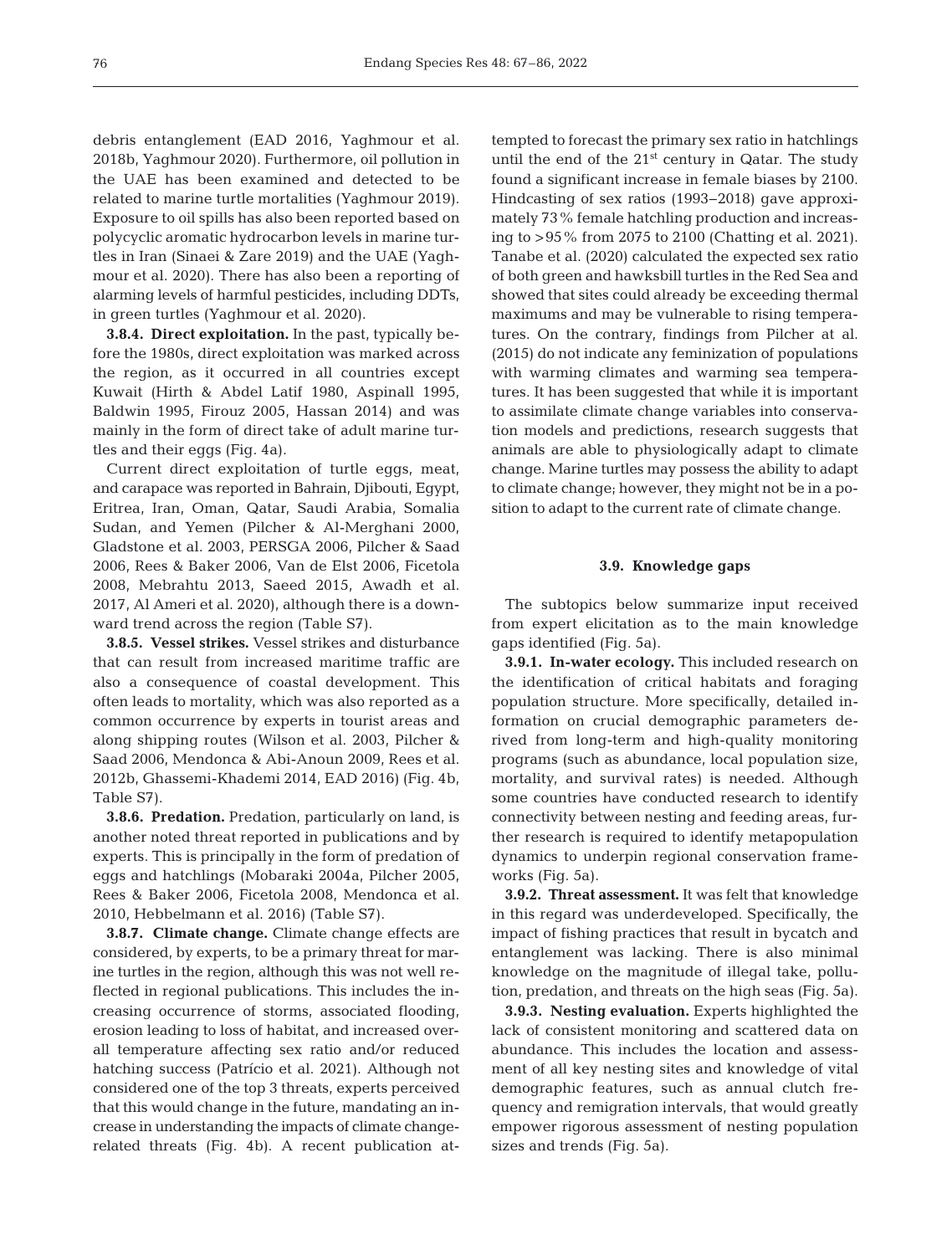

Fig. 5. Results of expert elicitation on (a) knowledge gaps, (b) impediments towards conservation, and (c) opportunities for conservation in the study region. MPAs: marine protected areas

**3.9.4. Biogeography.** This includes migration routes and the genetic linkages among nesting populations and genetic structure across the region. Comprehensive long-term flipper tagging, satellite tracking, and genetic studies are needed at the nesting sites; as of yet, no work has been carried out on

the patterns of dispersal of hatchling and juvenile turtles, and there has been minimal research on adult males (Fig. 5a). We note here that although information on hatchlings and juvenile turtles is listed as a gap, this is not unique to the region but of global concern.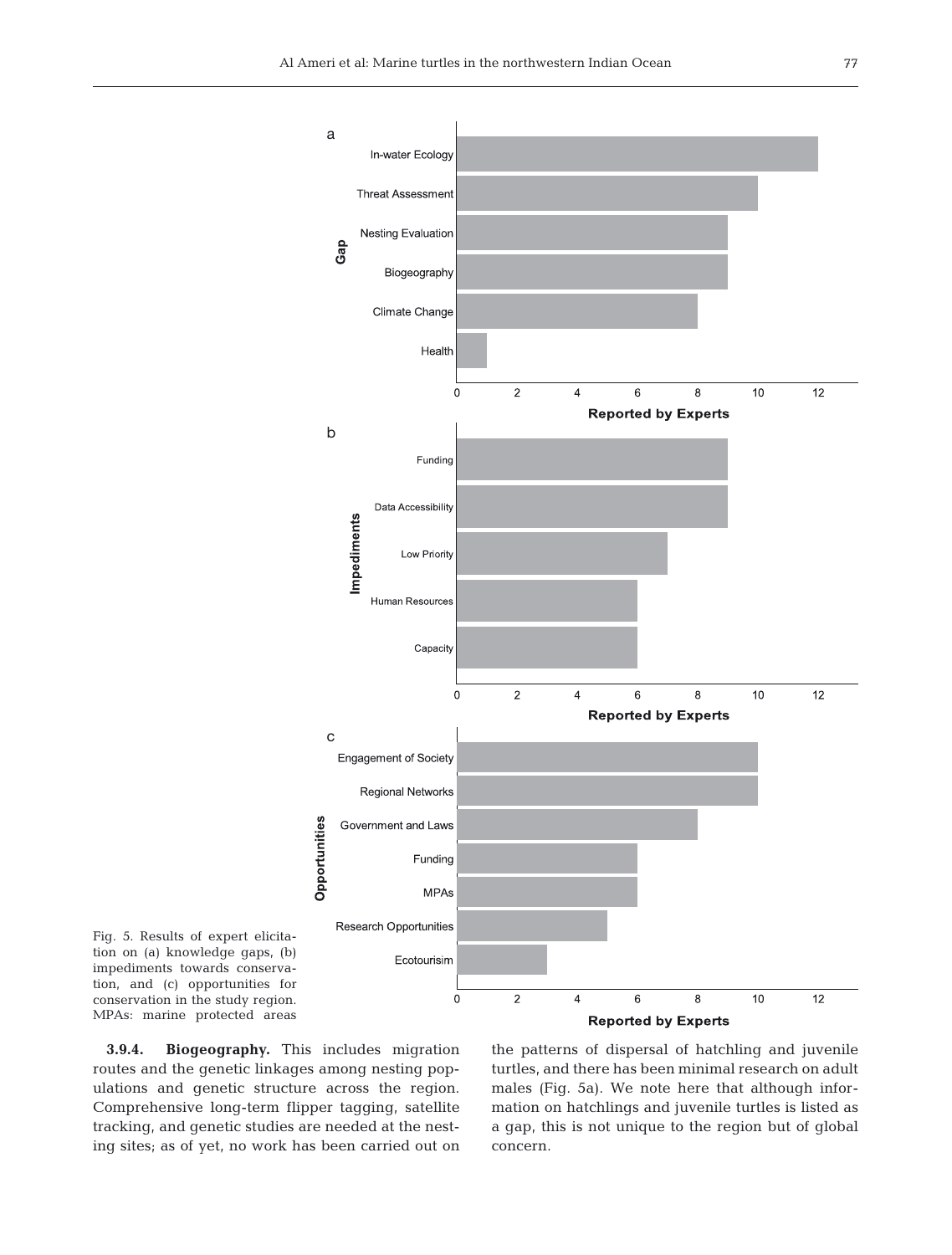Table 4. Data availability on nesting marine turtles in the study area. UAE: United Arab Emirates;

✓: data available;

Table 4. Data availability on nesting marine turtles in the study area. UAE: United Arab Emirates,  $\chi$ : data available,  $\chi$ : data unavailable. See species legend

✗: data unavailable. See species legend in Table 1.

 $\ddot{ }$ 

Table

 $\Xi$ 

**3.9.5. Climate change.** As well as being highlighted as a significant threat, despite recent work (Chatting et al. 2021), this was considered a significant knowledge gap. Temperature-dependent sex determination mechanisms and the prevailing sex ratios of hatchlings and other life stages have yet to be determined, much less the impact of increasing temperatures, sea-level rise, or increasing storminess (Fig. 5a).

**3.9.6. Health.** Experts highlighted the need to assess anthropogenic influences such as pollution on marine turtle health in the region (Fig. 5a).

To help highlight the biological gaps, we present a table that elaborates the relative completeness of biological knowledge by country that may help steer researchers, policymakers, and donors (Table 4).

#### **3.10. Challenges and opportunities**

An analysis of expert opinion revealed some of the clear systematic impediments to conservation in the study region (Fig. 5b) and some of the opportunities to augment conservation going forward (Fig. 5c). We discuss these 2 points together, as they are often intimately linked as problem and solution.

**3.10.1. Government and laws.** The political situation in the region is complicated, and experts noted that this could hinder cross-border collaboration and information exchange between scientists, environmental managers, and conservationists. Nevertheless, a range of regional networks as outlined below reflects the existing regional networks as an opportunity for enhanced collaboration. The active presence of international initiatives and regional networks could support future monitoring, conservation, and capacity-building programs. They could be better utilized to enhance collaboration, particularly around widespread threats.

International policy instruments could also aid in accelerating efforts towards recognizing essential atsea areas for marine turtles. The number of international instruments (Table 5) addressing environmental protection, in general, has increased (Hykle 2002). Most of these instruments are binding for the parties and, therefore, need to be implemented through the adoption of adequate legislation (FAO 2004). However, the effectiveness of the tools regarding marine turtle conservation has been debated (Hykle 2002, Tiwari 2002). Of the 13 countries involved in the study area, only 7 have laws that explicitly protect marine turtles (Bahrain, Djibouti, Iran, Oman, Qatar, the UAE, Yemen). The other 6 countries have laws

V)记号)记号(Pi Cm Ei Co Ci 记号) 记号) 记号(Pi 记号) 记号)记号(Pi 记号)记号(Pi 记号) ර Yemen Data details <sup>194</sup> Djibouti Egypt Eritrea Iran Kuwait Oman Qatar Saudi Arabia Somalia ---- Sudan --- UAE Yemen ✓✗ ✓ ✗ ✗ ✗ ✓ ✓ ✗ ✗ ✗ ✗ ✗ ✗ ✓ ✗ ✗ ✓ ✗ 词 ✓✓ ✗ ✗ ✓ ✗ ✗ ✓ ✗ ✗ ✓ ✗ ✗ ✓✓✓ ✗ ✗ ✗ ✗ ✗ ✗ ✗ ✗ ✗ ✗ ✗ ✗ ✗ ✓ ✗ ✗ ✗ ✗ ✗ ✗ ✗ ✗ ✗ ✗ ✗ ✗ ✗ ✗ ✗ ✗ ✓ ✗ ✗  $Cm$ ✓✓ ✓ UAE<br>Im Ei ✓✗ ✗ ✗ ✓✓✓ $Cm$ ✗ ✗ ✗ ✗ ✓ ✗ ✗ ✗ ✗ ✗ ✗ ✗ ✗ ✗ ✗ ✗ ✓ ✗ ✗ ✗ ✓ ✗ ✗ ✗ ✗ ✗ ✗ ✗ ✗ ✗ ✗ ✗ ✗ ✗ ✗ ✗ x x x x x x x x x x x x  $\overline{\mathsf{L}}$  0 **xxxxxxxxxxxx**  $-$ Sudan $-$ Cc **xxxxxxxxxxxx** ✗ ✗ Only species known to nest are included for each country. Bahrain is not included due to no nesting being recorded Only species known to nest are included for each country. Bahrain is not included due to no nesting being recorded词 **Sxsxxxxx**  $\times$ ✓✗ ✗  $C_{\rm HI}$ ✓✗ ✗ ✗ ✗ ✗ ✓✓✗ ✗ ✗ ✗ ✗ ✗ ✗  $C<sup>C</sup>$ Somalia ✗ ✗ ✗ ✗ ✗ ✓ ✗ ✓ ✗ ✗ ✗ ✗ ✗ ✗ ✗ ✗ ✗ ✗ ✗ ✗ ✗ ✗ ✗ ✓ ✗  $\tilde{\Xi}$  $\geq$  $\checkmark$ ✗  $\overline{5}$ ✓✓✓✗ ✗ ✗ ✗ ✗ ✗ ✗ ✗ ✗ ✗ ✗ ✗ Saudi Arabia 词 ✓ ✗ ✓ ✓ ✓ ✓ ✓ ✓ ✓ ✓ ✓ ✓ ✓ ✗ ✗  $\tilde{E}$ ✓✓✓ ✓ ✓ ✓ ✓ ✓ ✓ ✓ ✓ ✓ ✗ ✗ ✗  $-$ Oman $-$ Qatar 闰 ✓✓✓✓✓✓✓✓✗ ✓✓✓✓✗ ✗  $\overline{\mathsf{L}}$ ✓✓✓✗ ✓✓✗ ✗ ✗ ✗ ✗ ✗ ✗ ✗ ✗ Cc ✓✓✗ ✓✓✓✓✓✗ ✓✓✓✓✗ ✗ 词 ✓✗ ✗ ✓✓✗ ✓✓✓✗ ✗ ✗ ✗ ✗ ✗  $\tilde{E}$ ✓✓✓✓✗ ✓✓✓✓✓✗ ✓✗ ✗ ✗ Kuwait-<br>Cm Ei ( ✓✗ ✗ ✓✗ ✗ ✓✓✗ ✗ ✗ ✗ ✗ ✗ ✗ ✓✓✓ ✓ ✓ ✓ ✓ ✓ ✗ ✗ ✗ ✗ ✗ ✗ ✗  $\begin{array}{c} \text{Iran} \\ \text{Im} \; \text{Ei} \end{array}$ ✓✓✓✓✓ ✓ ✓ ✓ ✗ ✓ ✓ ✓ ✓ ✗ ✗  $Cm$  I ✓✓✓✓✓ ✓ ✓ ✓ ✓ ✓ ✓ ✗ ✗ ✗ ✗ Eritrea<br>Im Ei Cc ✗ ✗ ✗ ✗ ✗ ✗ ✗ ✗ ✗ ✗ ✗ ✗ ✗ ✗ ✗ ✗ ✗ ✓✓✗ ✗ ✗ ✗ ✗ ✗ ✗ ✗ ✗ ✗ ✗  $\overline{5}$ ✗ ✗ ✗ ✗ ✗ ✗ ✓ ✓ ✗ ✗ ✗ ✗ ✗ ✗ ✗  $\mathop{\rm Eg}\nolimits_{\mathop{\rm Ei}\nolimits}$ ✓✓✓✓✓✗ ✓✓✓✓✓✓✓✗ ✓✓✓✓✓✓ ✗ ✓ ✓ ✓ ✓ ✓ ✓ ✓ ✗ ✓  $\begin{tabular}{ll} \multicolumn{2}{l}{{\footnotesize\mbox{D}}}\text{ibout} \\ \multicolumn{2}{l}{\complement} & \multicolumn{2}{l}{\complement} & \multicolumn{2}{l}{\complement} \\ \multicolumn{2}{l}{\complement} & \multicolumn{2}{l}{\complement} & \multicolumn{2}{l}{\complement} \\ \multicolumn{2}{l}{\complement} & \multicolumn{2}{l}{\complement} & \multicolumn{2}{l}{\complement} \\ \multicolumn{2}{l}{\complement} & \multicolumn{2}{l}{\complement} & \multicolumn{2}{l}{\complement} \\ \multicolumn{2}{l}{\complement} & \multic$ ✓ ✗ ✗ ✗ ✗ ✗ ✓ ✗ ✗ ✗ ✗ ✗ ✓ ✗ ✓ ✗ ✗ ✗ ✗ ✗ ✗ ✗ ✗ ✗ ✗ ✗ ✗ ✗ ✗ ✗ ✓✓✓✗ ✗ ✓✗ ✗ ✓✗ ✗ ✗ ✗ ✗ ✗ Nest success estimates (nest/false) Nest success estimates (nest/false) Nester curved carapace length Nester curved carapace length Emergence/hatching success Emergence/hatching success Nester population estimate Nester population estimate Peak season identified Annual nesting counts Annual nesting counts Sex ratio of hatchlings Sex ratio of hatchlings Peak season identified Incubation duration Incubation duration Hatchling weight Nest season start Hatchling weight Nest season start Nest season end Nest season end Hatchling size Hatchling size Clutch counts Clutch counts Data details Egg weight Egg weight Egg size Egg size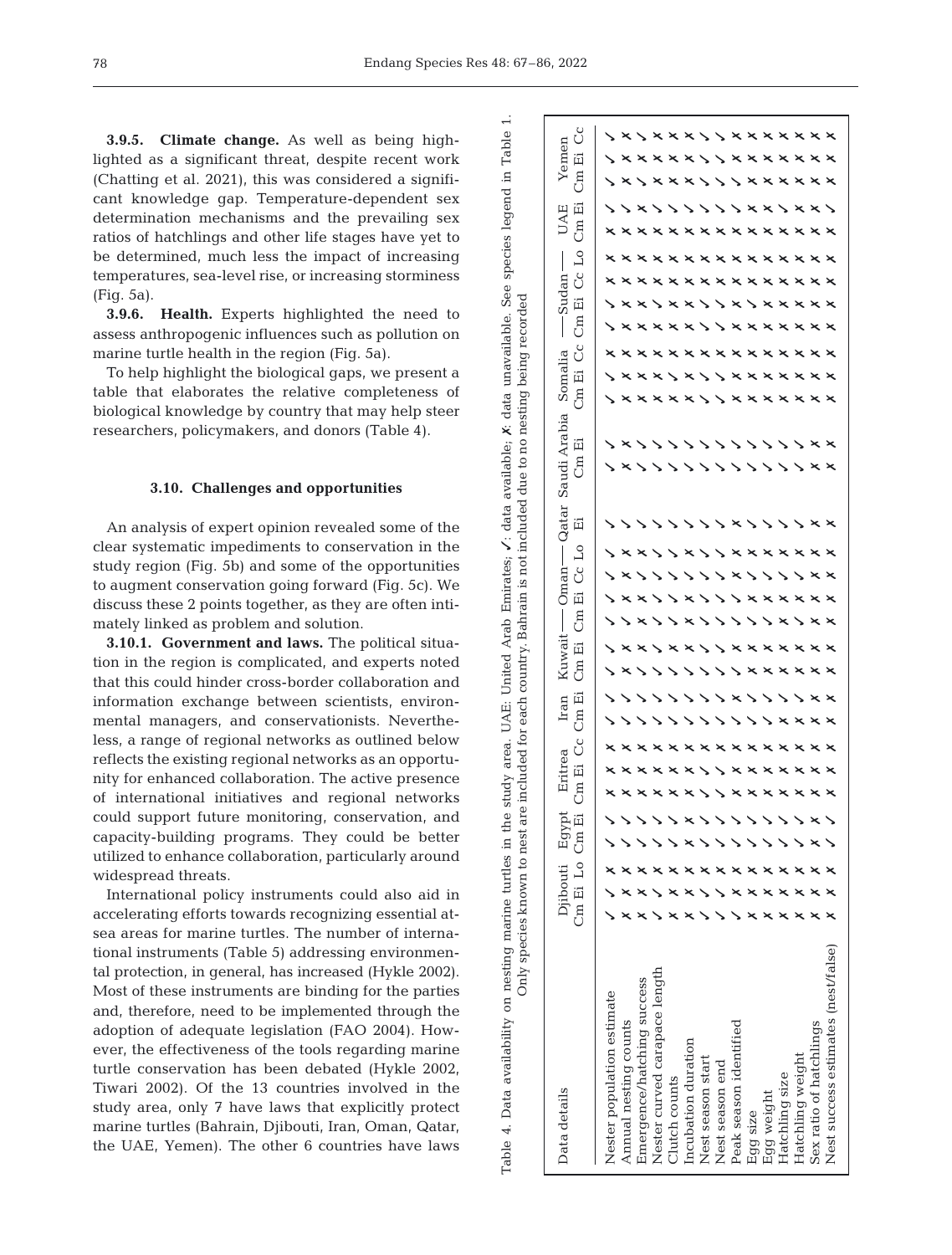Table 5. International conventions and national laws protecting marine turtles in the study area. CITES: Convention on International Trade in Endangered Species of Wild Fauna and Flora; CMS: Convention on the Conservation of Migratory Species of Wild Animals; CBD: Convention on Biological Diversity; IOSEA: Indian Ocean and Southeast Asia; MoU: Memorandum of Understanding; ROPME: Regional Organization for the Protection of the Marine Environment; PERSGA: Regional Organization for the Conservation of the Environment of the Red Sea and Gulf of Aden; Ramsar: Ramsar Convention on Wetlands;  $√$ : direct protection;  $X$ : indirect protection; RS: range state; NP: non-party; N/A: not applicable; UAE: United Arab Emirates. Year represents date of signing. Sources listed in Table S8

| Country      | National | Regional/international conventions and treaties |            |                              |            |              |        |        |
|--------------|----------|-------------------------------------------------|------------|------------------------------|------------|--------------|--------|--------|
|              | law      | <b>CITES</b>                                    | <b>CMS</b> | CMS: IOSEA Marine Turtle MoU | <b>CBD</b> | <b>ROPME</b> | PERSGA | Ramsar |
| Bahrain      | √        | 2012                                            | NP         | 2007                         | 1992       | Yes          | N/A    | 1998   |
| Djibouti     | ✓        | 1992                                            | 2004       | RS                           | 1992       | N/A          | Yes    | 2003   |
| Eqypt        | Х        | 1978                                            | 1983       | 2014                         | 1992       | N/A          | Yes    | 1988   |
| Eritrea      | v<br>⋏   | 1994                                            | 2005       | 2006                         | 1996       | N/A          | No     | NP     |
| Iran         | ✓        | 1976                                            | 2008       | 2001                         | 1992       | Yes          | N/A    | 1975   |
| Kuwait       | X        | 2002                                            | NP         | RS                           | 1992       | Yes          | N/A    | 2015   |
| Oman         |          | 2008                                            | NP         | 2004                         | 1992       | Yes          | N/A    | 2013   |
| Qatar        | ✓        | 2001                                            | NP         | RS                           | 1992       | Yes          | N/A    | NP     |
| Saudi Arabia | X        | 1996                                            | 1991       | 2005                         | 2001       | Yes          | Yes    | NP     |
| Somalia      | X        | 1985                                            | 1986       | RS                           | 2009       | N/A          | Yes    | NP     |
| Sudan        | v<br>^   | 1982                                            | NP         | 2015                         | 1992       | N/A          | Yes    | 2005   |
| <b>UAE</b>   |          | 1990                                            | 2016       | 2007                         | 1992       | Yes          | N/A    | 2007   |
| Yemen        | √        | 1997                                            | 2006       | 2008                         | 1992       | N/A          | Yes    | 2008   |

that protect marine turtles in a more general form (e.g. environmental or fishery laws that describe marine turtles as part of the marine wildlife, marine organisms, migratory animals, or endangered species) (Table 5). Exclusive regional instruments such as the Memorandum of Understanding on the Conservation and Management of Marine Turtles and their Habitats of IOSEA(IOSEA Marine Turtle MoU) aim to promote recovery of marine turtle populations through the promotion of intergovernmental cooperation (CMS 2020).

Similar regional agreements include the Regional Organization for the Protection of the Marine Environment (ROPME; covering the Gulf) and the Regional Organization for the Conservation of the Environment of the Red Sea and Gulf of Aden (PERSGA). Their main objective is to coordinate the member states' efforts against marine pollution and developmental activities that may harm or stress the coastal environment within their respective regions (ROPME 2018, PERSGA 2019). A breakdown of the different strategies initiated by the countries involved can be found in Table 5 and in Table S8. The authors felt that much more could be achieved through these initiatives than is currently the case.

The protection of marine turtles specific to threats is also being considered under sectoral policy arrangements. An example of this is the Indian Ocean Tuna Commission (IOTC), which recognizes that fishing operations in the Indian Ocean adversely impact marine turtles and their associated habitats. This resulted in the adoption of a resolution that requires all interactions with marine turtles in the IOTC area to be reported and mitigation measures taken. Countries under the IOTC from the region are Eritrea, Iran, Oman, Somalia, Sudan, and Yemen (IOTC 2012).

Furthermore, there is a federal-level commitment and ongoing support from both civil and military authorities towards effective implementation of existing legislation. Examples include the establishment of rescue facilities and the prohibition of nesting beach access during the nesting season. Additionally, there are specific policy advancements at a national level. For example, the UAE underwent a country-wide Red Listing Assessment according to IUCN guidelines to locally assess marine turtle populations and developed a National Plan of Action for Marine Turtles that identifies core research areas until 2021 (MoCCaE 2019). Further opportunities for governments in the region include developing bycatch mitigation programs for both industrial and artisanal fisheries and the utilization of environmental impact assessment guidelines when developing new areas that impact marine turtles.

**3.10.2. Funding.** There is a general lack of funding and financial support for long-term conservation programs and filling the previously mentioned knowledge gaps. However, numerous opportunities in the region could be further explored that would enable the acquirement of funds. In a broader sense, there is a growing interest from stakeholders in conservation. In some countries (such as Iran, Qatar, Saudi Arabia,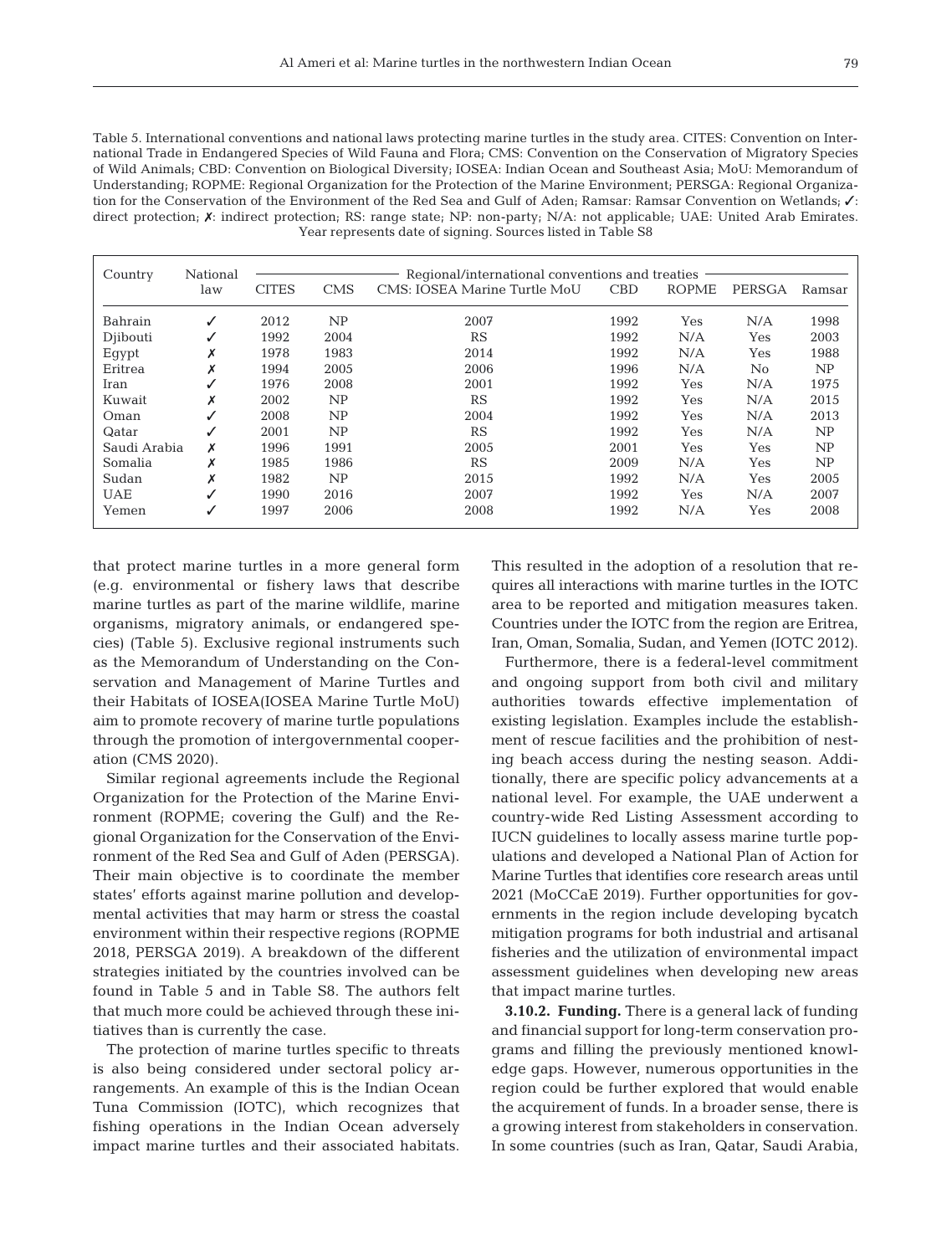and the UAE), the petrochemical sector is becoming more involved in environmental research and thus is providing funding to some ongoing projects. Furthermore, several new development projects (namely in Saudi Arabia and the UAE) are underway and have established research stations, laboratories, and rehabilitation facilities for marine species. In turn, such facilities could support studies on turtles in the region and perhaps act as hubs for facilitating collaborative region-wide studies, funding bids, and intraregional exchange and capacity building.

**3.10.3. Regional environmental priorities.** Unfortunately, there is a variable level of environmental commitment among the region's governments. Marine turtle conservation and allied issues are low priority in many countries. Although marine protected areas (MPAs) are well established in several countries, enforcement is lacking. The study region's development and economic growth agenda do not reflect, and in some cases are not aligned with, sustainability. As a result, the region is not generating sufficiently robust baseline scientific information quickly enough to support policy changes that help address crucial and widespread threats to marine turtles. Furthermore, even if data were acquired quickly, governments often do not have effective mechanisms to take these data onboard to effect policy change.

**3.10.4. Capacity.** Some sites have limited access due to the remoteness of the location or to them being in a military or sensitive industrial area. There is also a general lack of technical capacity and skills particular to marine turtle research within governmental organizations in the region that have environmental research as their mandate. These organizations are understaffed when it comes to direct involvement in monitoring and management. Furthermore, there is a prevailing lack of awareness and few educational programs dedicated to marine turtle conservation or a structured approach towards the involvement of local communities in work that would complement current scientific research and monitoring. We feel, however, that there are various opportunities in this domain and rapid gains that can be made. There is a groundswell of interest from students to participate in environmental conservation. Younger generations appear to be highly passionate about protecting endangered species and could thus be trained to do so from a young age. There are also universities in the region that could play a significant role in leading collaborative studies, and citizen science platforms could be further utilized to capture specific data that could address gaps, for example, the quantification of threats or the location of important foraging sites.

**3.10.5. Ecotourism and MPAs.** There is potential for ecotourism at turtle nesting beaches in uninhabited coastal regions. This could leverage the economic value of these for conservation purposes as well as create work opportunities for local communities. These sites and other MPAs could be further developed into a regional network that would provide management and connectivity across habitats.

#### **4. DISCUSSION AND CONCLUSIONS**

The dual aims of this work were to summarize the current knowledge regarding marine turtles and help elaborate pathways forward for conservation and management across the region.

Because marine turtles move widely within the region and come under the jurisdiction of multiple nations, international cooperation is vital for their survival (Tiwari 2002, Blumenthal et al. 2006). Efficient and wide-scale networks and mechanisms for cooperation and data sharing are still challenging and are not yet sufficiently cohesive across the region. A joint regional approach, perhaps facilitated under existing initiatives such as the IOSEA MoU, will more quickly fill the critical data gaps and facilitate more successful fundraising.

Threats and challenges summarized in this review represent the region and are also country specific. To address this, countries could start introducing measures that aid in specific threat reduction, such as using turtle excluder devices and visual deterrents to reduce bycatch, using propeller guards to reduce mortality caused by vessel strikes, covering nests to reduce predation by preventing animals from accessing them, and applying coastal management tools to support the conservation of marine turtle nesting grounds.

Furthermore, the global momentum around climate change, biodiversity loss, and habitat protection is a clear opportunity for action and ties in well with governments' international responsibilities. This provides an opportunity to establish strategic partnerships with the private sector that would support and expand conservation efforts, reverse current trends of devastating biodiversity loss, and help safeguard the future. Diverse alliances will allow the possibility for innovation, accessibility to technology that can facilitate monitoring and conservation actions, and a wider reach for awareness campaigns.

In addition to protected areas, countries could also explore other effective area-based conservation measures (OECMs), a new conservation policy tool that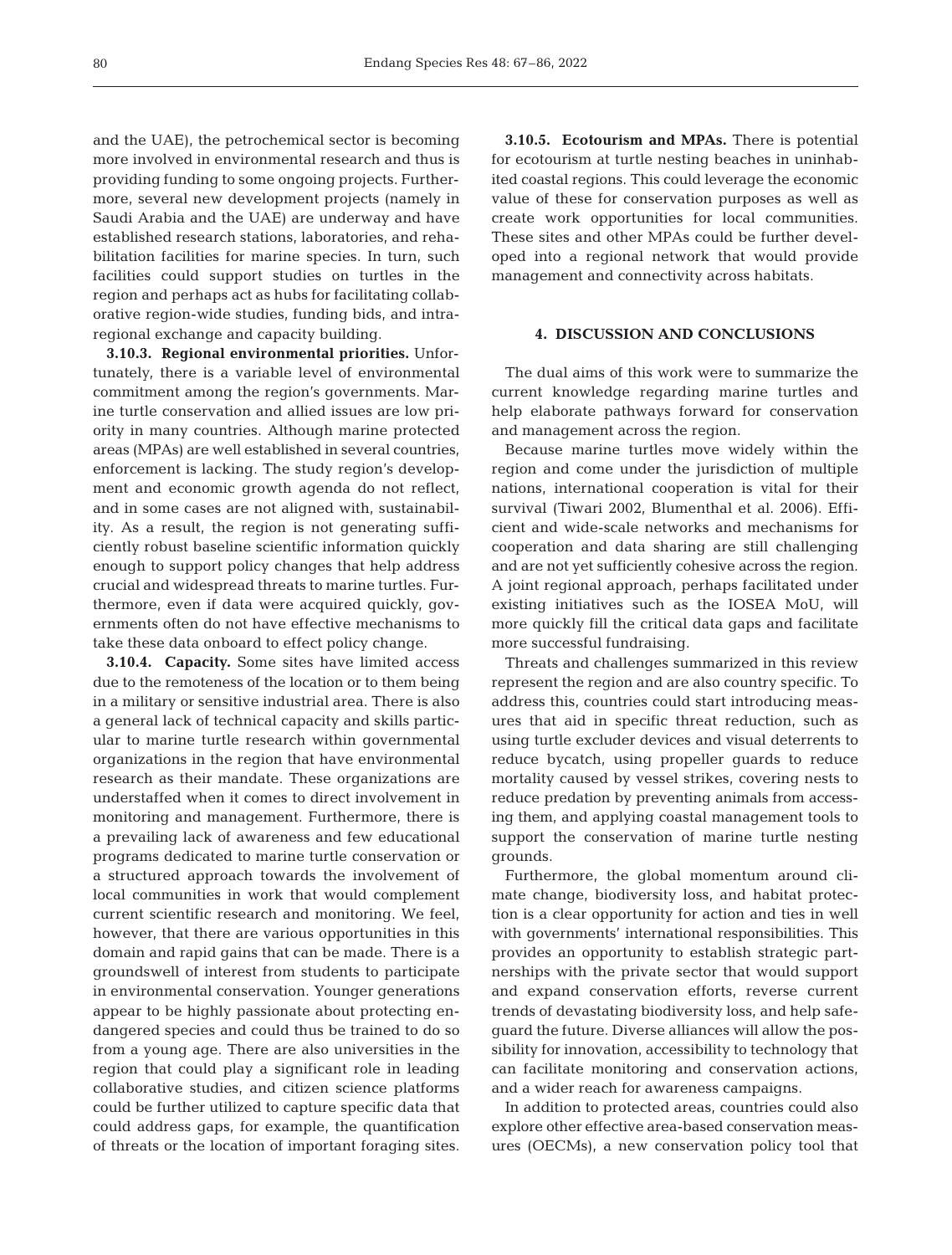ensures equitable conservation in alliance with indigenous people, local communities, or other private initiatives. OECMs are different from protected areas, as they recognize managed areas to sustain biodiversity regardless of their objective.

Although there has been a strong and increasing effort to study marine turtles across the region, this is highly variable across countries and species. The work published, although increasing, does not fully represent data gathered or ongoing work, with a possibility of species misidentification in earlier years of published research, mainly due to a lack of resources to facilitate publication. This can impede understanding conservation status and trends. Some areas have yet to be adequately assessed, and for other essential nesting sites, the most recent census data are more than 2 decades old. Ongoing assessment is vital, as declines can occur within a single generation (Willson et al. 2020).

This study provides a large-scale overview of marine turtles across the NWIO subregion to support integrated decision making for these species. The dataset provided here through this review is a foundation which can be built upon with newly published material. We recommend actors from each country make a dedicated effort to compile grey literature and publish it to become available for others in the region. Also, integrating available spatial data into marine management plans should be considered a priority by nations to which data sets become available. Efforts can then be made to map overlapping threats and identify the most effective conservation measures required.

*Acknowledgements*. We thank the Department of Education and Knowledge, Abu Dhabi, UAE, and the Environment Agency−Abu Dhabi for sponsoring the lead author in this review. We also thank Casper Van de Geer, who provided insight and expertise that greatly assisted this review. We extend our thanks to the reviewers who have provided in sightful comments and suggestions to enhance this review.

# LITERATURE CITED

- [Abdulqader EAA \(2010\) Turtle captures in shrimp trawl nets](https://doi.org/10.1080/14634988.2010.502795)  in Bahrain. Aquat Ecosyst Health Manage 13: 307−318
- [Abdulqader EAA, Miller J \(2012\) Marine turtle mortalities in](https://doi.org/10.2744/CCB-0826.1)  Bahrain territorial waters. Chelonian Conserv Biol 11: 133−138
- [Abdulqader EAA, Miller J, Al-Mansi A, Al-Abdulkader K,](https://doi.org/10.1016/j.fishres.2017.08.008)  Fita N, Al-Nadhiri H, Rabaoui L (2017) Turtles and other marine megafauna bycatch in artisanal fisheries in the Saudi waters of the Arabian Gulf. Fish Res 196:75-84
	- Al-Abdulkader K, Loughland R, Qurban M (2019) Management of the Gulf's ecosystems: the way forward. In: Al-Abdulkader KA, Loughland RA, Qurban MA (eds) Eco-

systems and biodiversity of the Arabian Gulf, Saudi Arabian waters: fifty years of scientific research. Saudi Aramco and King Fahd University of Petroleum and Minerals, p 547-567

- Al Ameri HM, Himansu HS, Rodriguez-Zarate CJ, Antonopoulou M (2020) United Arab Emirates. In: Phillott AD, Rees AF (eds) Sea turtles in the Middle East and South Asia region: MTSG annual regional report 2020. Report of the IUCN-SSC Marine Turtle Specialist Group, 2020. www.iucn-mtsg.org/s/MTSG-Regional-Report\_Middle-East-South-Asia\_2020.pdf
- [Al-Ghais SM \(2009\) Nesting of hawksbill turtles,](https://doi.org/10.1080/09397140.2009.10638365) *Eretmochelys imbricata*, on the islands of the Arabian Gulf. Zool Middle East 48:43-48
	- Al Kiyumi AA, Mendonca VM, Grobler HJ, Al Saady SM, Erzini KA (2002) The hawksbill turtle nesting population of the Dimaniyat Islands, in the Gulf of Oman. NOAA Tech Memo NMFS-SEFSC 447
	- Al-Merghani M, Miller J, Pilcher N, Al-Mansi A (2000) The green and hawksbill turtles in the Kingdom of Saudi Arabia: synopsis of nesting studies 1986−1997. Fauna Arabia 18: 369−384
- [Al-Mohanna SY, Meakins RH \(2000\) First record of the](https://doi.org/10.1080/09397140.2000.10637830)  leatherback turtle, *Dermochelys coriacea*, from Kuwait. Zool Middle East 21: 27−29
- [Al-Mohanna SY, Al-Zaidan ASY, George P \(2014\) Green](https://doi.org/10.1002/aqc.2371)  turtles *(Chelonia mydas)* of the north-western Arabian Gulf, Kuwait: the need for conservation. Aquat Conserv 24: 166−178
	- Al Saady SM, Al-Kiyumi A, Mendonca V (2005) Oman sea turtles migration routes – evidence from returned tags. Proc 21st Int Symp Sea Turtle Biol Conserv Philadelphia, USA. NOAA Tech Memo NMFS-SEFSC 528:91
- [Al Suweidi A, Wilson K, Healy T, Vanneyre L \(2012\) First](http://www.seaturtle.org/mtn/archives/mtn133/mtn133p16.shtml)  contemporary record of green turtle *(Chelonia mydas)*  nesting in the United Arab Emirates. Mar Turtle Newsl 133: 16−17. www.seaturtle.org/mtn/archives/mtn133/ mtn133p16.shtml
	- Alkindi A, Mahmoud IY, Al-Gheilani HM, Bakheit C, Al-Habsi A, Al-Kiyumi AA (2003) Comparative study of the nesting behavior of green turtle, *Chelonia mydas*, during high and low population density periods at Ras Al-Hadd Reserve, Oman: a behavioral strategy for survival. Chelonian Conserv Biol 4: 603−611
	- Aspinall S (1995) United Arab Emirates. In: Scott DA (ed) A directory of the wetlands in the Middle East. IUCN, Gland, and IWRB, Slimbridge
- [Attum O, Kramer A, Mahmoud T, Fouda M \(2014\) Post-nest](https://doi.org/10.1080/09397140.2014.962833)ing migrations patterns of green turtles *(Chelonia mydas)* from the Egyptian Red Sea. Zool Middle East 60:299–305
- [Awadh H, Darasi F, Aksissou M, Tiwari M \(2017\) Marine](https://static1.squarespace.com/static/5f4099de727c9b747f81d4b1/t/5f90afafe660fa3327f26306/1603317685770/African%2BSea%2BTurtle%2BNewsletter%2B%237.pdf)  turtle bycatch in artisanal fisheries in Yemeni Red Sea waters. Afr Sea Turtle Newsl 7:16-19. https://static1. squarespace.com/static/5f4099de727c9b747f81d4b1/t/5f 90afafe660fa3327f26306/1603317685770/African%2BSe a%2BTurtle%2BNewsletter%2B%237.pdf
- [Baldwin R \(1995\) Marine turtles of the UAE. Tribulus \(Abu](http://www.seaturtle.org/library/BaldwinR_1995_Tribulus.pdf)  Dhabi) 52:9-10. www.seaturtle.org/library/BaldwinR\_ 1995\_Tribulus.pdf
	- Baldwin R, Hughes GR, Prince RIT (2003) Loggerhead turtles in the Indian Ocean. In: Bolten AB, Witherington BE (eds) Loggerhead sea turtles. Smithsonian Institution Press, Washington, DC, p 218−232
- [Blumenthal JM, Solomon JL, Bell CD, Austin TJ and others](https://doi.org/10.3354/esr002051)  (2006) Satellite tracking highlights the need for interna-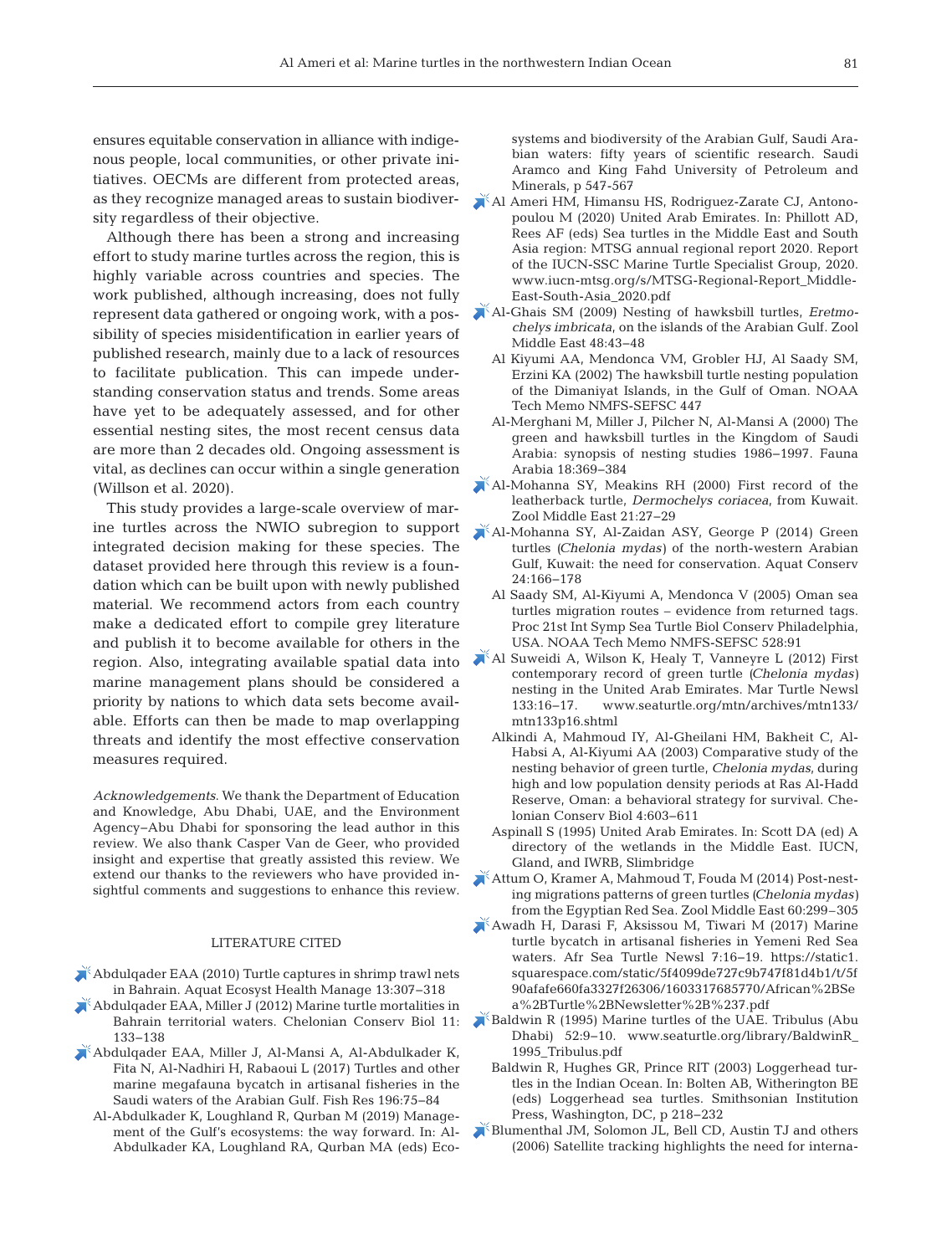tional cooperation in marine turtle management. Endang Species Res 2:51-61

- Carvalho S, Kürten B, Krokos G, Hoteit I, Ellis J (2019) The Red Sea. In: Sheppard C (ed) World seas: an environmental evaluation, 2nd edn, Vol 2: The Indian Ocean to the Pacific. Academic Press, London, p 49−74
- [Casale P, Broderick AC, Camiñas JA, Cardona L and others](https://doi.org/10.3354/esr00901)  (2018) Mediterranean sea turtles: current knowledge and priorities for conservation and research. Endang Species Res 36: 229−267
- [Chatting M, Smyth D, Al-Maslamani I, Obbard J and others](https://doi.org/10.1371/journal.pone.0203257)  (2018) Nesting ecology of hawksbill turtles, *Eretmo chelys imbricata*, in an extreme environmental setting. PLOS ONE 13:e0203257
- [Chatting M, Hamza S, Al-Khayat J, Smyth D, Husrevoglu S,](https://doi.org/10.3354/esr01104)  Marshall CD (2021) Feminization of hawksbill turtle hatchlings in the twenty-first century at an important regional nesting aggregation. Endang Species Res 44: 149−158
- [CMS \(Convention on the Conservation of Migratory Species](https://www.cms.int/en/legalinstrument/iosea-marine-turtles)  of Wild Animals) (2020) IOSEA marine turtles. https:// www.cms.int/en/legalinstrument/iosea-marine-turtles
- [Dalleau M, Benhamou S, Sudre J, Ciccione S, Bourjea J](https://doi.org/10.1007/s00227-014-2465-z)  (2014) The spatial ecology of juvenile loggerhead turtles *(Caretta caretta)* in the Indian Ocean sheds light on the 'lost years' mystery. Mar Biol 161:1835–1849
- [DiBattista JD, Roberts MB, Bouwmeester J, Bowen BW and](https://doi.org/10.1111/jbi.12649)  others (2016) A review of contemporary patterns of endemism for shallow water reef fauna in the Red Sea. J Biogeogr 43: 423−439
- [Dodd CK Jr \(1988\) Synopsis of the biological data on the log](https://www.fao.org/3/ap959e/ap959e.pdf)gerhead sea turtle *Caretta caretta* (Linnaeus 1758). Biol Rep US Fish Wildl Serv 88(14). https: //www.fao.org/3/ ap959e/ap959e.pdf
	- EAD (Environment Agency−Abu Dhabi) (2016) Status of marine turtle conservation in Abu Dhabi Emirate. Biodiversity annual report 2016. EAD, Abu Dhabi
	- Eckert KL, Hemphill AH (2005) Sea turtles as flagships for protection of the wider Caribbean region. Marit Stud 3−4: 119−143
- [El-Sadek I, Ismail M, Amer M, Mancini A, Hanafy M \(2016\)](https://doi.org/10.21608/ejabf.2016.11175)  Nesting activities of green turtles (*Chelonia mydas*) on the beaches of Zabargad Island, southern Egyptian Red Sea. Egypt J Aquat Biol Fish 20:29-37
- [Ellis J, Anlauf H, Kürten S, Lozano-Cortés D and others](https://doi.org/10.1038/s41598-017-00507-y)  (2017) Cross shelf benthic biodiversity patterns in the southern Red Sea. Sci Rep 7:437
	- FAO (Food and Agriculture Organization of the United Nations) (2004) Report of the expert consultation on interactions between sea turtles and fisheries within an ecosystem context. FAO Fish Rep 738. FAO, Rome
- [Ferreira M, Garcia M, Jupp B, Al-Kilyumi A \(2006\) Diet of](https://doi.org/10.2744/1071-8443(2006)5%5b141%3ADOTGTC%5d2.0.CO%3B2)  the green turtle (*Chelonia mydas*) at Ra's Al Hadd, Sultanate of Oman. Chelonian Conserv Biol 5: 141−146
- [Ficetola GF \(2008\) Impacts of human activities and preda](https://doi.org/10.2744/CCB-0700.1)tors on the nest success of the hawksbill turtle, *Eretmo chelys imbricata*, in the Arabian Gulf. Chelonian Conserv Biol 7:255-257
	- Firouz E (2005) The complete fauna of Iran, 1st edn. IB Tauris, New York, NY
- Frazier JG (2005) Marine turtles: the role of flagship species in interactions between people and the sea. Marit Stud 4: 5−38. https: //www.marecentre.nl/mast/documents/Mast-2004p.5-38.pdf
- Frazier J, Salas S (1984) The status of marine turtles in the Egyptian Red Sea. Biol Conserv 30: 41−67
- [Fuentes MM, Cinner JE \(2010\) Using expert opinion to pri](https://doi.org/10.1016/j.jenvman.2010.07.013)oritize impacts of climate change on sea turtles' nesting grounds. J Environ Manage 91:2511-2518
	- Ghassemi-Khademi T (2014) Study [sic] the biological status of two species of endangered turtles of Iran:Euphrates softshell turtle (*Refetus euphraticus*) and hawksbill sea turtle (*Eretmochelys imbricata*). J Middle East Appl Sci Technol 12:350-354
- [Gladstone W, Krupp F, Younis M \(2003\) Development and](https://doi.org/10.1016/S0964-5691(03)00065-6)  management of a network of marine protected areas in the Red Sea and Gulf of Aden region. Ocean Coast Manage 46:741-761
- [Gopalakrishnan S, Ganeshkumar P \(2013\) Systematic re](https://doi.org/10.4103/2249-4863.109934)  views and meta-analysis: understanding the best evidence in primary healthcare. J Family Med Prim Care 2: 9−14
	- Hamann M, Godfrey MH, Seminoff JA, Arthur KE and others (2010) Global research priorities for sea turtles: informing management and conservation in the 21st century. Endang Species Res 11:245−269
- [Hanafy M \(2012\) Nesting of marine turtles on the Egypt](https://doi.org/10.21608/ejabf.2012.2125)ian beaches of the Red Sea. Egypt J Aquat Biol Fish 16: 59−71
- [Hassan AM \(2014\) A summary of sea turtle status and con](https://static1.squarespace.com/static/5f4099de727c9b747f81d4b1/t/5f90b08a27b7b92b803c5646/1603317904282/African%2BSea%2BTurtle%2BNewsletter%2B%232a.pdf)servation efforts in Somalia. Afr Sea Turtle Newsl 2: 29−30. https: //static1.squarespace.com/static/5f4099de 727c9b747f81d4b1/t/5f90b08a27b7b92b803c5646/16033 17904282/African%2BSea%2BTurtle%2BNewsletter %2B%232a.pdf
- [Hebbelmann L, Pereira J, Yaghmour F, Al-Ali A \(2016\) New](http://www.seaturtle.org/mtn/archives/mtn150/mtn150-3.shtml)  records of sea turtle nesting at Al Qurm Wa Lehhfaiiah protected area beach after a 30-year absence. Mar Turtle Newsl 150:7-9. www.seaturtle.org/mtn/archives/mtn150/ mtn150-3.shtml
	- Hillman JC, Gebremariam T (1996) The status of sea turtle conservation in Eritrea. In: Humphrey SL, Salm RV (eds) Status of sea turtle conservation in the western Indian Ocean. UNEP Reg Seas Rep Stud 16:41-56
- [Hirth HF \(1997\) Synopsis of the biological data on the green](http://seaturtle.org/library/HirthHF_1971_FAOFisheriesSynopsisTechReport.pdf)  turtle *Chelonia mydas* (Linnaeus) 1758. FAO Fish Synop 85. http: //seaturtle.org/library/HirthHF\_1971\_FAOFisheries SynopsisTechReport.pdf
- [Hirth HF, Abdel Latif EM \(1980\) A nesting colony of the](https://doi.org/10.1016/0006-3207(80)90042-7)  hawks bill turtle *Eretmochelys imbricata* on Seil Ada Kebir Island, Suakin Archipelago, Sudan. Biol Conserv 17: 125−130
- [Hykle D \(2002\) The convention on migratory species and](https://doi.org/doi:10.1080/13880290209354001)  other international instruments relevant to marine turtle conservation: pros and cons. J Int Wildl Law Policy 5: 105−119
- [IOSEA \(Indian Ocean and Southeast Asia\) \(2014\) Oman](http://www.cms.int/iosea-turtles/sites/default/files/document/Oman_19_09_2014.pdf</eref)  national report 2014. IOSEA Marine Turtle MoU. https: // www.cms.int/iosea-turtles/sites/default/files/document/ Oman\_19\_09\_2014.pdf
	- IOTC (Indian Ocean Tuna Commission) (2012) Outcomes of the sixteenth session of the Commission. IOTC Secretariat IOTC–2012–WPEB08–04
- [Jeffers VF, Godley BJ \(2016\) Satellite tracking in sea turtles:](https://doi.org/10.1016/j.biocon.2016.04.032)  How do we find our way to the conservation dividends? Biol Conserv 199: 172−184
- [John VC, Coles SL, Abozed AI \(1990\) Seasonal cycles of tem](https://archimer.ifremer.fr/doc/00131/24246/22239.pdf)perature, salinity and water masses of the western Arabian Gulf. Oceanol Acta 13:273−291. https://archimer. ifremer.fr/doc/00131/24246/22239.pdf
	- Kemp JM (2000) Zoogeography of the coral reef fishes of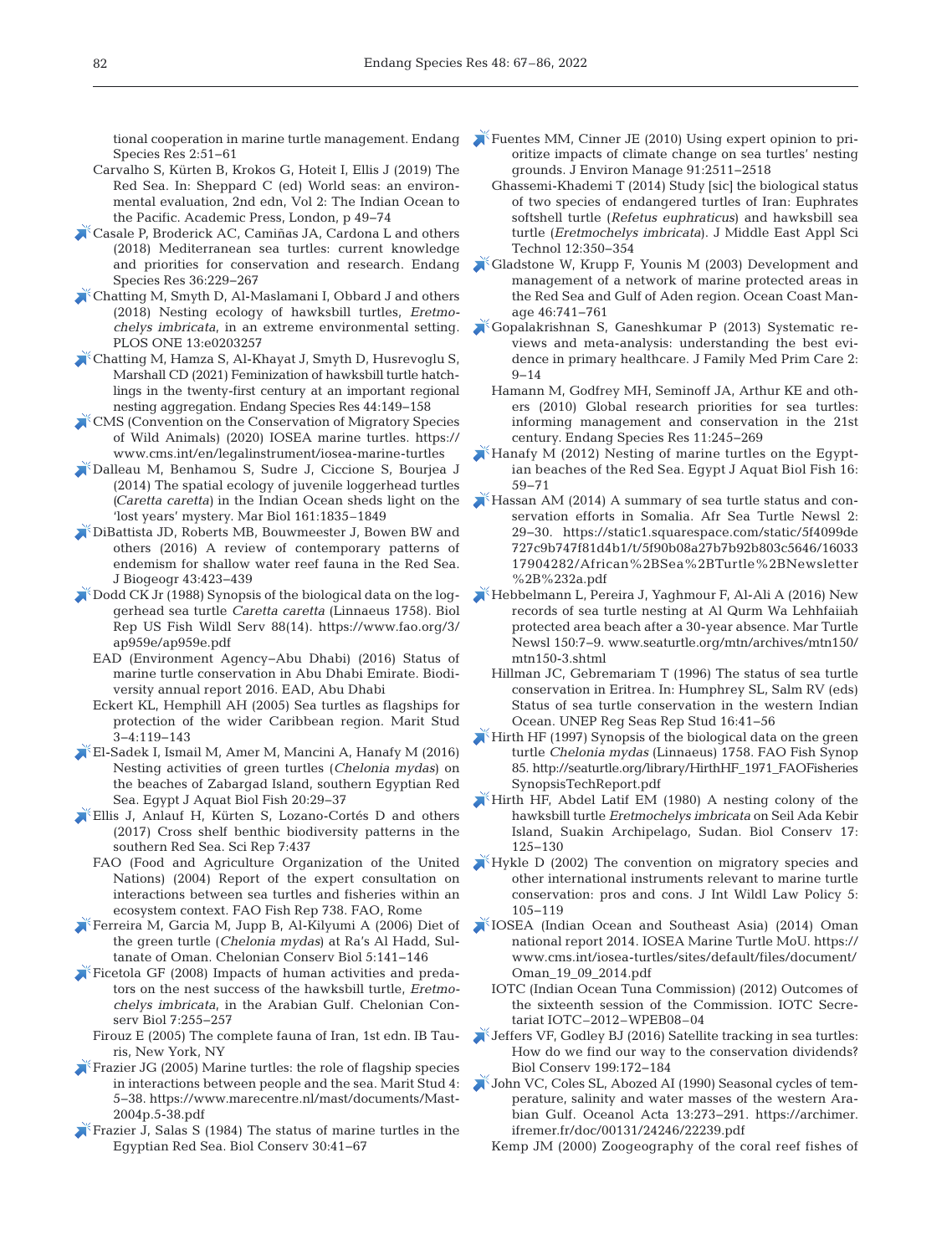the north-eastern Gulf of Aden, with eight new records of coral reef fishes from Arabia. Fauna Arabia 18: 293−322

- Mancini A, Elsadek I, El-Alwani MAN (2015) Marine turtles of the Red Sea. In: Rasul NMA, Stewart ICF (eds) The Red Sea: the formation, morphology, oceanography and environment of a young ocean basin. Springer, Heidelberg, p 551−565
- [Mancini A, Phillott AD, Rees AF \(2019\)](https://doi.org/10.2305/IUCN.UK.2019-2.RLTS.T142121108A154845002.en) *Chelonia mydas* North Indian Ocean subpopulation. The IUCN Red List of Threatened Species: e.T142121108A154845002. https:// doi.org/10.2305/IUCN.UK.2019-2.RLTS.T142121108A154 845002.en
- $\blacktriangleright$  Mebrahtu YT (2013) Marine turtle update from the Eritrean Red Sea. Indian Ocean Turtle Newsl 18. https://www. iotn.org/iotn18-02-marine-turtle-update-from-the-eritreanred-sea/
- [Mebrahtu Y \(2015\) Marine turtle conservation in the](https://static1.squarespace.com/static/5f4099de727c9b747f81d4b1/t/5f90b03958e6d416703a6e72/1603317824439/African%2BSea%2BTurtle%2BNewsletter%2B%234.pdf)  Eritrean Red Sea. African Turtle Newsl 4:28-30. https:// static1.squarespace.com/static/5f4099de727c9b747f81 d4b1/t/5f90b03958e6d416703a6e72/1603317824439/ African%2BSea%2BTurtle%2BNewsletter%2B%234.pdf
	- Mendonca V, Abi-Anoun B (2009) The sea turtle *Chelonia mydas* population at Ras Al Hadd Nature Reserve: turtle nesting density and strands, and turtle predator abundance on Ras Al Jinz beaches — June 2009 records. Ras Al Jinz Interim Report 1. Ras Al Jinz Scientific and Visitor Center, Ras Al Hadd Nature Reserve, Sur
	- Mendonca VM, Al Saadi S, Al Kiyumi A, Erzini K (2010) Interactions between green turtles *(Chelonia mydas)* and foxes *(Vulpes vulpes arabica, V. rueppellii sabaea*, and *V. cana)* on turtle nesting grounds in the northwestern Indian Ocean: impacts of the fox community on the behavior of nesting sea turtles at the Ras Al Hadd Turtle Reserve, Oman. Zool Stud 49:437-452
	- Miller JD (1989) An assessment of the conservation status of marine turtles in the Kingdom of Saudi Arabia, Vol 1. MEPA Coastal and Marine Management Series, Rep No. 9. Meteorology and Environmental Protection Administration (MEPA), Ministry of Defense and Aviation, Jeddah
- [Miller JD \(2020\) Saudi Arabia. In:Phillott AD, Rees AF \(eds\)](https://static1.squarespace.com/static/5e4c290978d00820618e0944/t/5fc51cfc18e72e5fdb7aea1e/1606753564363/MTSG+Regional+Report_Middle+East+%26+South+Asia_2020.pdf)  Sea turtles in the Middle East and South Asia region: MTSG annual regional report 2020. Report of the IUCN-SSC Marine Turtle Specialist Group, 2020. https: //static1. squarespace.com/static/5e4c290978d00820618e0944/ t/5fc51cfc18e72e5fdb7aea1e/1606753564363/MTSG+ Regional+Report\_Middle+East+%26+South+Asia\_2020 .pdf
- Miller JD, Abdulqader EAA (2009) Marine turtles and sea snakes of Bahrain. In:Loughlan R, Zainal AJM (eds) Marine atlas of Bahrain. GEOMATEC, Manama, p 263−287
- $\blacktriangleright$  Mobaraki A (2004a) Marine turtles in Iran: results from 2002. Mar Turtle Newsl 104:13. http://www.www.seaturtle.org/ mtn/archives/mtn104/mtn104p13.shtml
- [Mobaraki A \(2004b\) Nesting of the hawksbill turtle at Shidvar](http://www.seaturtle.org/mtn/PDF/MTN103.pdf)  Island, Hormozgan Province, Iran. Mar Turtle Newsl 103: 13. http: //www.www.seaturtle.org/mtn/PDF/MTN103.pdf
- [Mobaraki A \(2004c\) Green turtle nesting on the Gulf of](http://www.seaturtle.org/mtn/archives/mtn104/mtn104p11.shtml)  Oman coastline of the Islamic Republic of Iran. Mar Turtle Newsl 104: 11. www.seaturtle.org/mtn/archives/mtn104/ mtn104p11.shtml
- [Mobaraki A, Ghasemi M, Kami HG \(2019\) First record of](http://www.iotn.org/wp-content/uploads/2019/08/30-02-FIRST-RECORD-OF-GREEN-SEA-TURTLE-NESTING-AT-SHEEDVAR-ISLAND-PERSIAN-GULF-IRAN.pdf)  green sea turtle nesting at Sheedvar Island, Persian Gulf, Iran. Indian Ocean Turtle Newsl 30:5−7. https://www.iotn.

org/wp-content/uploads/2019/08/30-02-FIRST-RECORD-OF-GREEN-SEA-TURTLE-NESTING-AT-SHEEDVAR-ISLAND-PERSIAN-GULF-IRAN.pdf

- MoCCaE (Ministry of Climate Change and Environment) (2019) National plan of action for the conservation of marine turtles in the UAE 2019−2021. MoCCaE, Dubai
- Mohammadizadeh M, Soltanpour N (2014) Identification and prioritizing important nesting sites of green turtle in Iranian beaches of Oman Sea during 2008−2010. Bull Environ Pharmacol Life Sci 3: 12−18
- [Mortimer JA, Donnelly M \(IUCN SSC Marine Turtle Spe](https://dx.doi.org/10.2305/IUCN.UK.2008.RLTS.T8005A12881238.en)cialist Group) (2008) *Eretmochelys imbricata*. The IUCN Red List of Threatened Species 2008:e.T8005A12881238. https://dx.doi.org/10.2305/IUCN.UK.2008.RLTS.T8005A 12881238.en
- [Naser HA \(2014\) Marine ecosystem diversity in the Arabian](https://doi.org/10.5772/57425)  Gulf: threats and conservation. In: Grillo O (ed) Biodiversity: the dynamic balance of the planet. IntechOpen, London, p 297−328
- [Naser H \(2016\) Management of marine protected zones](http://doi.org/10.5772/62132)  case study of Bahrain, Arabian Gulf. In: Marghany M (ed) Applied studies of coastal and marine environments. IntechOpen, London, p 323−350
- [Nasr D \(2015\) Dungonab Bay/Mukawar Island area \(SUDAN\)](http://www.cbd.int/doc/meetings/mar/ebsaws-2015-02/other/ebsaws-2015-02-template -sudan-02-en.pdf)  an ecologically significant marine area. www.cbd.int/ doc/meetings/mar/ebsaws-2015-02/other/ebsaws-2015- 02-template%20-sudan-02-en.pdf (accessed 23 Oct 2018)
- [Nelms SE, Piniak WED, Weir CR, Godley BJ \(2016\) Seismic](https://doi.org/10.1016/j.biocon.2015.10.020)  surveys and marine turtles: an underestimated global threat? Biol Conserv 193:49-65
- $\Gamma$ Papathanasopoulou N (2009) Endangered sea-turtles nesting on Kuwait islands. https: //www.bio-e.org/lib/endangeredsea-turtles-nesting-kuwait-islands (accessed 9 Nov 2018)
- [Patrício AR, Hawkes LA, Monsinjon JR, Godley BJ, Fuentes](https://doi.org/10.3354/esr01110)  MMPB (2021) Climate change and marine turtles: recent advances and future directions. Endang Species Res 44: 363−395
- Peričić TP, Tanveer S (2019) Why systematic reviews matter. www.elsevier.com/connect/authors-update/whysystematic- reviews-matter (accessed 23 May 2019)
- PERSGA (Regional Organization for the Conservation of the Environment of the Red Sea and Gulf of Aden) (2006) State of the marine environment, report for the Red Sea and Gulf of Aden. PERSGA, Jeddah. www.cbd.int/doc/ meetings/mar/ebsaws-2015-02/other/ebsaws-2015-02 persga-submission1-en.pdf

[PERSGA \(2019\) About us. http://persga.org/about-us/](http://persga.org/about-us/) 

- [PERSGA/GEF \(Regional Organization for the Conservation](http://www.cbd.int/doc/meetings/mar/ebsaws-2015-02/other/ebsaws-2015-02-persga-submission4-en.pdf)  of the Environment of the Red Sea and Gulf of Aden/ Global Environment Facility) (2003) Status of the living marine resources in the Red Sea and Gulf of Aden and their management. PERSGA Tech Ser No. 4. PERSGA, Jeddah. www.cbd.int/doc/meetings/mar/ebsaws-2015-02/ other/ebsaws-2015-02-persga-submission4-en.pdf
- [Phillott AD, Rees AF \(eds\) \(2020\) Sea turtles in the Middle](http://www.iucn-mtsg.org/s/MTSG-Regional-Report_Middle-East-South-Asia_2020.pdf)  East and South Asia region: MTSG annual regional report 2020. Report of the IUCN-SSC Marine Turtle Specialist Group, 2020. www.iucn-mtsg.org/s/MTSG-Regional-Report\_Middle-East-South-Asia\_2020.pdf
- Phillott AD, Nair NS, Rees AF (2020) Djibouti. In: Phillott AD, Rees AF (eds) Sea turtles in the Middle East and South Asia region: MTSG annual regional report 2020. Report of the IUCN-SSC Marine Turtle Specialist Group, 2020, p 57–65. www.iucn-mtsg.org/s/MTSG-Regional-Report\_Middle-East-South-Asia\_2020.pdf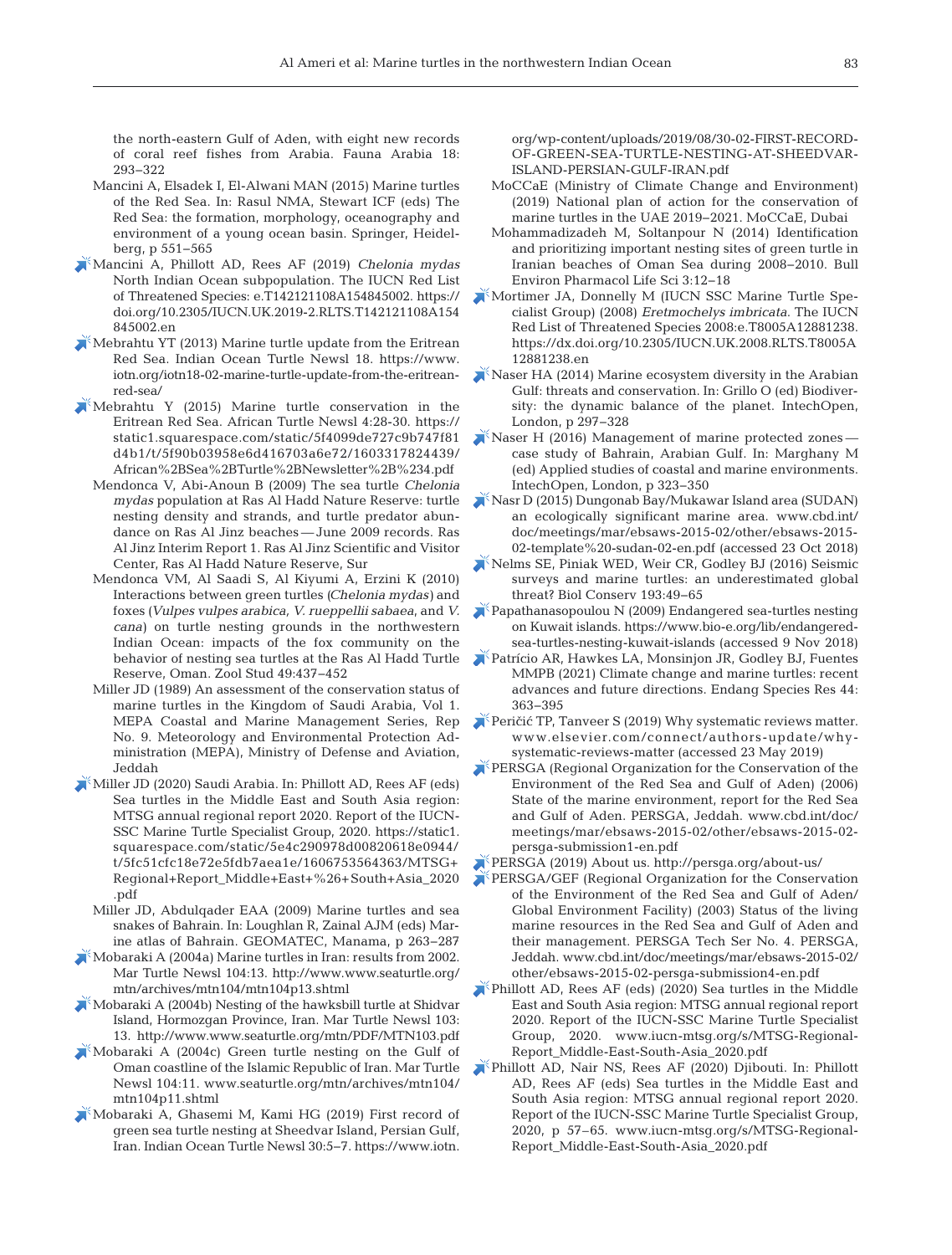- Pilcher N (1999) The hawksbill turtle *Eretmochelys imbricata* in the Arabian Gulf. Chelonian Conserv Biol 3: 312−317
- Pilcher N (2000) The green turtle, *Chelonia mydas*, in the Saudi Arabian Gulf. Chelonian Conserv Biol 3: 730−734
- [Pilcher N \(2005\) Status of turtles in Qatar \(2004−2005\). www.](http://www.mrf-asia.org/mrf_project/status-of-turtles-in-qatar-2004-2005/) mrf-asia.org/mrf\_project/status-of-turtles-in-qatar-2004- 2005/ (accessed 2 Nov 2018)
	- Pilcher N, Al-Merghani M (2000) Reproductive biology of green turtles at Ras Baridi, Saudi Arabia. Herpetol Rev 31: 142−147
	- Pilcher NJ, Saad M (2006) Status of leatherback turtles in Yemen. In: Hamann M, Limpus C, Hughes G, Mortimer L, Pilcher NJ (eds) Assessment of the conservation status of the leatherback turtle in the Indian Ocean and South-East Asia. IOSEA Species Assessment, Vol 1. IOSEA Marine Turtle MoU Secretariat, Bangkok, p 164−166
- [Pilcher N, Antonopoulou M, Perry L, Abdel-Moati M and](https://doi.org/10.1016/j.jembe.2014.06.009)  others (2014b) Identification of important sea turtle areas (ITAs) for hawksbill turtles in the Arabian region. J Exp Mar Biol Ecol 460:89-99
- [Pilcher N, Perry L, Antonopoulou M, Abdel-Moati M and](https://doi.org/10.1016/j.jembe.2014.04.002)  others (2014a) Short-term behavioural responses to thermal stress by hawksbill turtles in the Arabian region. J Exp Mar Biol Ecol 457:190–198
- [Pilcher NJ, Al-Maslamani I, Williams J, Gasang R, Chikhi A](http://doi.org/10.1007/s00227-020-03815-6)  (2015) Population structure of marine turtles in coastal waters of Qatar. Endang Species Res 28:163-174
- [Pilcher NJ, Antonopoulou MA, Rodriguez-Zarare CJ,](http://doi.org/10.1007/s00227-020-03815-6)  Mateos-Molina D, Das HS, Bugla I, Al Ghais SM (2021) Movement of green turtles from foraging areas of the United Arab Emirates: regional habitat connectivity and use of marine protected areas. Mar Biol 168:10
	- Rasul NMA, Stewart ICF (eds) (2015) The Red Sea: the formation, morphology, oceanography and environment of a young ocean basin. Springer, Heidelberg
- $\blacktriangleright$  Rees AF, Baker SL (2006) Hawksbill and olive ridley nesting on Masirah Island, Sultanate of Oman: an update. Mar Turtle Newsl 113:2-5. www.seaturtle.org/mtn/archives/ mtn113/mtn113p2.shtml?nocount
- [Rees AF, Al Saady S, Broderick AC, Coyne MS, Papathana](https://doi.org/10.3354/meps08767)sopoulou N, Godley BJ (2010) Behavioural polymorphism in one of the world's largest populations of loggerhead sea turtles *Caretta caretta*. Mar Ecol Prog Ser 418: 201–212
- $\blacktriangleright$  Rees A, Al-Kiyumi A, Broderick A, Papathanasopoulou N, Godley B (2012a) Each to their own: inter-specific differences in migrations of Masirah Island turtles. Chelonian Conserv Biol 11: 243−248
- [Rees AF, Al-Kiyumi A, Broderick AC, Papathanasopoulou](https://doi.org/10.3354/meps09527)  N, Godley BJ (2012b) Conservation related insights into the behaviour of the olive ridley sea turtle *Lepidochelys olivacea* nesting in Oman. Mar Ecol Prog Ser 450: 195−205
- [Rees A, Hafez A, Lloyd J, Papathanasopoulou N, Godley B](https://doi.org/10.2744/CCB-1030.1)  (2013a) Green turtles, *Chelonia mydas*, in Kuwait: nesting and movements. Chelonian Conserv Biol 12: 157−163
- [Rees AF, Hafez AAA, Papathanasopoulou N \(2013b\) Utility](https://www.iotn.org/iotn17-06-utility-of-sea-turtle-photo-id-techniques-the-example-of-a-male-hawksbill-in-kuwait/)  of sea turtle photo ID techniques: the example of a male hawksbill in Kuwait. Indian Ocean Turtle Newsl 17: 23−25. https: //www.iotn.org/iotn17-06-utility-of-sea-turtlephoto-id-techniques-the-example-of-a-male-hawksbillin-kuwait/
- [Rees AF, Alfaro-Shigueto J, Barata PCR, Bjorndal KA and](https://doi.org/10.3354/esr00801)  others (2016) Are we working towards global research

priorities for management and conservation of sea turtles? Endang Species Res 31: 337−382

- [Rees AF, Papathanasopoulou N, Godley BJ \(2018\) Tracking](https://www.iotn.org/iotn28-08-tracking-hawksbill-and-green-sea-turtles-in-kuwait-reveals-variability-in-migratory-and-residency-strategies/)  hawksbill and green sea turtles in Kuwait reveals variability in migratory and residency strategies. Indian Ocean Turtle Newsletter 28:23–26. https://www.iotn.org/ iotn28-08-tracking-hawksbill-and-green-sea- turtles-inkuwait-reveals-variability-in-migratory-and-residencystrategies/
- [Rees AF, Papathanasopoulou N, Godley BJ \(2019\) Tracking](https://doi.org/10.2744/CCB-1368.1)  hawksbills in Kuwait: contributions to regional and be havioral insights. Chelonian Conserv Biol 18:86–90
	- Riegl BM, Purkis SJ (eds) (2012) Coral reefs of the Gulf: adaptation to climatic extremes. In: Riegl BM, Dodge RE (eds) Coral reefs of the world, Vol 3. Springer, Dordrecht
- [Robinson DP, Jabado RW, Rohner CA, Pierve SJ, Hyland KP,](https://doi.org/10.1371/journal.pone.0184286)  Baverstock WR (2017) Satellite tagging of rehabilitated green sea turtles *Chelonia mydas* from the United Arab Emirates, including the longest tracked journey for the species. PLOS ONE 12(9)
- [ROPME \(Regional Organization for the Protection of the](http://ropme.org/1_Establishment_ROPME_EN.clx)  Marine Environment) (2018) Establishment of ROPME. http://ropme.org/1\_Establishment\_ROPME\_EN.clx
- Ross JP, Barwani MA (1982) Review of sea turtles in the Arabian area. In: Bjorndal K (ed) The biology and conservation of sea turtles. Smithsonian Institution Press, Washington, DC
- Saeed AAN (2015) Template for submission of scientific information to describe areas meeting scientific criteria for ecologically or biologically significant marine areas: Socotra Archipelago, Yemen. https://www.cbd.int/doc/ meetings/mar/ebsaws-2015-02/other/ebsaws-2015-02 template-yemen-03-en.pdf
- [Sheppard C, Al-Husiani M, Al-Jamali F, Al-Yamani F and](https://doi.org/10.1016/j.marpolbul.2009.10.017)  others (2010) The Gulf: a young sea in decline. Mar Pollut Bull 60:13-38
- [Shimada T, Duarte CM, Al-Suwailem AM, Tanabe LK,](https://doi.org/10.3389/fmars.2021.633814)  Meekan MG (2021a) Satellite tracking reveals nesting patterns, site fidelity and potential impacts of warming on major green turtle rookeries in the Red Sea. Front Mar Sci 8:1–10
- [Shimada T, Meekan MG, Baldwin R, Al-Suwailem AM,](https://doi.org/10.1016/j.biocon.2021.109235)  Clarke C, Santillan AS, Duarte CM (2021b) Distribution and temporal trends in the abundance of nesting sea turtles in the Red Sea. Biol Conserv 261:109235
- [Sinaei M, Zare R \(2019\) Polycyclic aromatic hydrocarbons](https://doi.org/10.1016/j.marpolbul.2019.06.024)  (PAHs) and some biomarkers in the green sea turtles *(Chelonia mydas)*. Mar Pollut Bull 146: 336−342
- [Sinaei M, Bolouki KM, Ghorbanzadeh SG, Matin M,](https://doi.org/10.1134/S1063074018030094)  Alimoradi M, Dalir S (2018) On a poorly known rookery of green turtles (*Chelonia mydas*) nesting at the Chabahar Beach, northeastern Gulf of Oman. Russ J Mar Biol 44: 254−261
- [Smith R, Purnama A, Al-Barwani HH \(2007\) Sensitivity of](https://doi.org/10.1016/j.apm.2006.09.010)  hypersaline Arabian Gulf to seawater desalination plants. Appl Math Model 31: 2347−2354
- Sonnewald M, El-Sherbiny M (2017) Editorial: Red Sea biodiversity. Mar Biodivers 47: 991−993
- [Tanabe L, Ellis J, Elsadek I, Berumen M \(2020\) Potential fem](https://doi.org/10.1111/csp2.266)inization of Red Sea turtle hatchlings as indicated by in situ sand temperature profiles. Conserv Sci Pract 2: 1−12
- [Tayab MR, Quiton P \(2003\) Marine turtle conservation ini](http://www.seaturtle.org/mtn/archives/mtn99/mtn99p14.shtml)tiatives at Ras Laffan Industrial City, Qatar (Arabian Gulf). Mar Turtle Newsl 99:14-15. www.seaturtle.org/ mtn/archives/mtn99/mtn99p14.shtml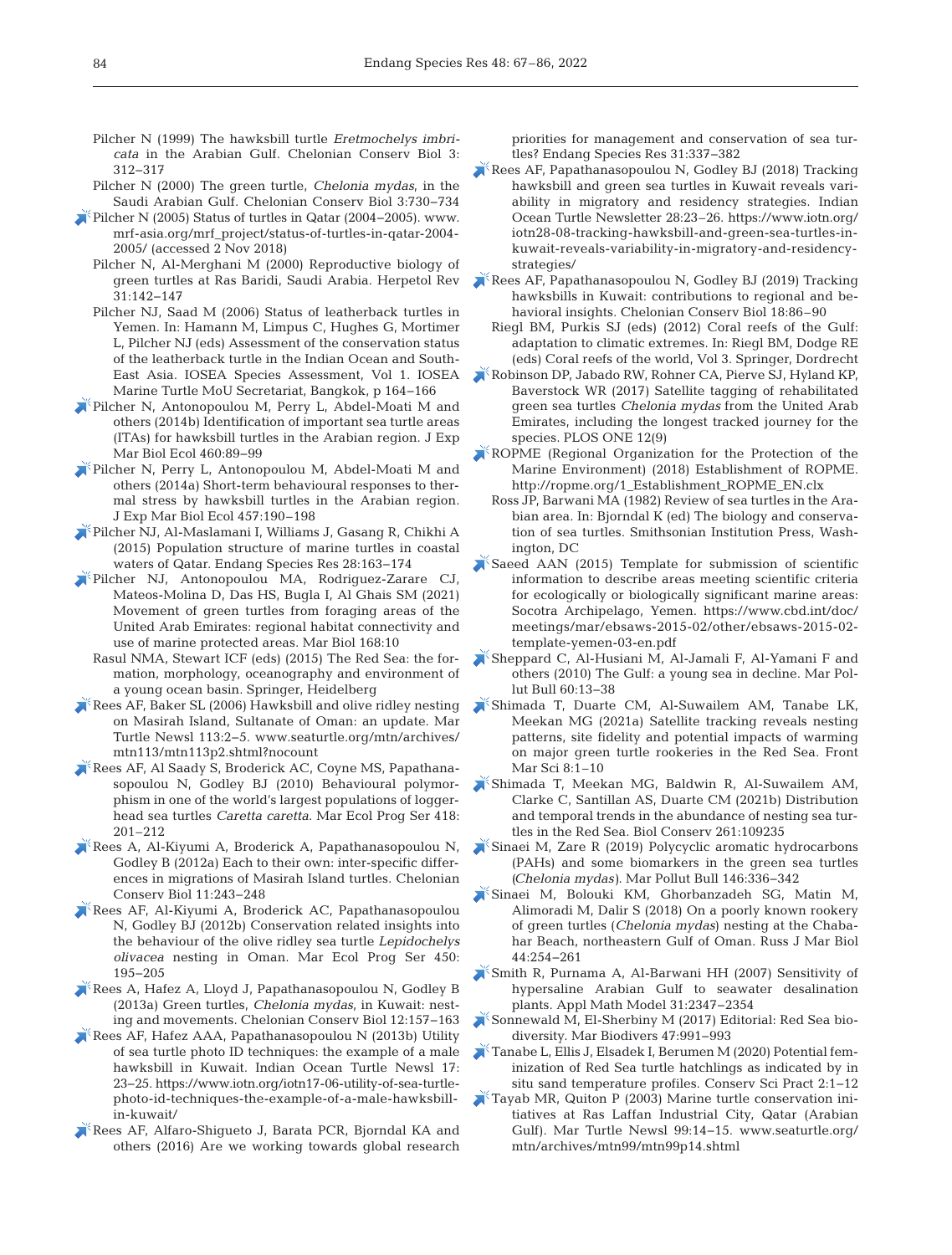- [Teclemariam Y, Giotom M, Mengstu T, Abraha H, Mahmud](https://www.iotn.org/iotn09-03-an-update-on-marine-turtles-in-eritrea-red-sea/)  S (2009) An update on marine turtles in Eritrea, Red Sea. Indian Ocean Turtle Newsl 9:6-10. https://www.iotn.org/ iotn09-03-an-update-on-marine-turtles-in-eritrea-red-sea/
- Tiwari M  $(2002)$  An evaluation of the perceived effectiveness of international instruments for sea turtle conservation. J Int Wildl Law Policy 5: 145−156
- [Tollab A, Dakhteh MH, Zaferani GG, Hesni MA and others](https://doi.org/10.2744/CCB-1148.1)  (2015) The olive ridley turtle, *Lepidochelys olivacea*, in the Persian Gulf: a review of the observations, including the first nesting of the species in the area. Chelonian Conserv Biol 14: 192−196
	- Van de Elst R (2006) Status of leatherback turtles in Somalia. In: Hamann M, Limpus C, Hughes G, Mortimer L, Pilcher NJ (eds) Assessment of the conservation status of the leatherback turtle in the Indian Ocean and South-East Asia. IOSEA Species Assessment, Vol 1. IOSEA Marine Turtle MoU Secretariat, Bangkok, p 122−124
	- Vaughan GO, Al-Mansoori N, Burt JA (2019) The Arabian Gulf. In: Sheppard C (ed) World seas: an environmental evaluation, 2nd edn, Vol 2: The Indian Ocean to the Pacific. Academic Press, London, p 1−23
- [Wallace BP, DiMatteo AD, Hurley BJ, Finkbeiner EM and](https://doi.org/10.1371/journal.pone.0015465)  others (2010) Regional management units for marine turtles: a novel framework for prioritizing conservation and research across multiple scales. PLOS ONE 5:e15465
- [Wildermann NE, Gredzens C, Avens L, Barrios-Garrido HA](https://doi.org/10.3354/esr00916)  and others (2018) Informing research priorities for immature sea turtles through expert elicitation. Endang Species Res 37: 55−76
- [Willson A, Witherington B, Baldwin R, Tiwari M and others](https://doi.org/10.3389/fmars.2020.00666)  (2020) Evaluating the long-term trend and management of a globally important loggerhead population nesting

on Masirah Island, Sultanate of Oman. Front Mar Sci 7:666

- [Wilson G, Price A, Huntington T, Wilson S \(2003\) Environ](https://doi.org/10.1080/14634980301465)mental status of Yemen's Gulf of Aden coast determined from rapid field assessment and satellite imagery. Aquat Ecosyst Health Manage 6: 119−129
- [Yaghmour F \(2019\) Are oil spills a key mortality factor for](https://doi.org/10.1016/j.marpolbul.2019.110624)  marine turtles from the eastern coast of the United Arab Emirates? Mar Pollut Bull 149: 110624
- [Yaghmour F \(2020\) Anthropogenic mortality and morbidity](https://doi.org/10.1016/j.marpolbul.2020.111031)  of marine turtles resulting from marine debris entanglement and boat strikes along the eastern coast of the United Arab Emirates. Mar Pollut Bull 153: 111031
- [Yaghmour F, Rodríguez-Zárate C \(2021\) First record of olive](https://www.biotaxa.org/hn/article/view/63508)  ridley sea turtle *Lepidochelys olivacea* (Eschscholtz, 1829) nesting in the United Arab Emirates. Herpetol Notes 14: 353−356. https: //www.biotaxa.org/hn/article/view/63508
- [Yaghmour F, Al Bousi M, Whittington-Jones B, Pereira J,](https://doi.org/10.1016/j.marpolbul.2018.07.013)  García-Nuñez S, Budd J (2018a) Marine debris ingestion of green sea turtles, *Chelonia mydas*, (Linnaeus, 1758) from the eastern coast of the United Arab Emirates. Mar Pollut Bull 135:55-61
- [Yaghmour F, Al Bousi M, Pereira J, García-Nuñez S, Budd J](https://doi.org/10.1016/j.marpolbul.2018.07.059)  (2018b) Impacts of the traditional baited basket fishing trap 'gargoor' on green sea turtles *Chelonia mydas* (Testudines: Cheloniidae) Linnaeus, 1758 from two case reports in the United Arab Emirates. Mar Pollut Bull 135: 521−524
- [Yaghmour F, Samara F, Alam I \(2020\) Analysis of polychlori](https://doi.org/10.1016/j.marpolbul.2020.111574)nated biphenyls, polycyclic aromatic hydrocarbons and organochlorine pesticides in the tissues of green sea turtles, *Chelonia mydas*, (Linnaeus, 1758) from the eastern coast of the United Arab Emirates. Mar Pollut Bull 160: 111574